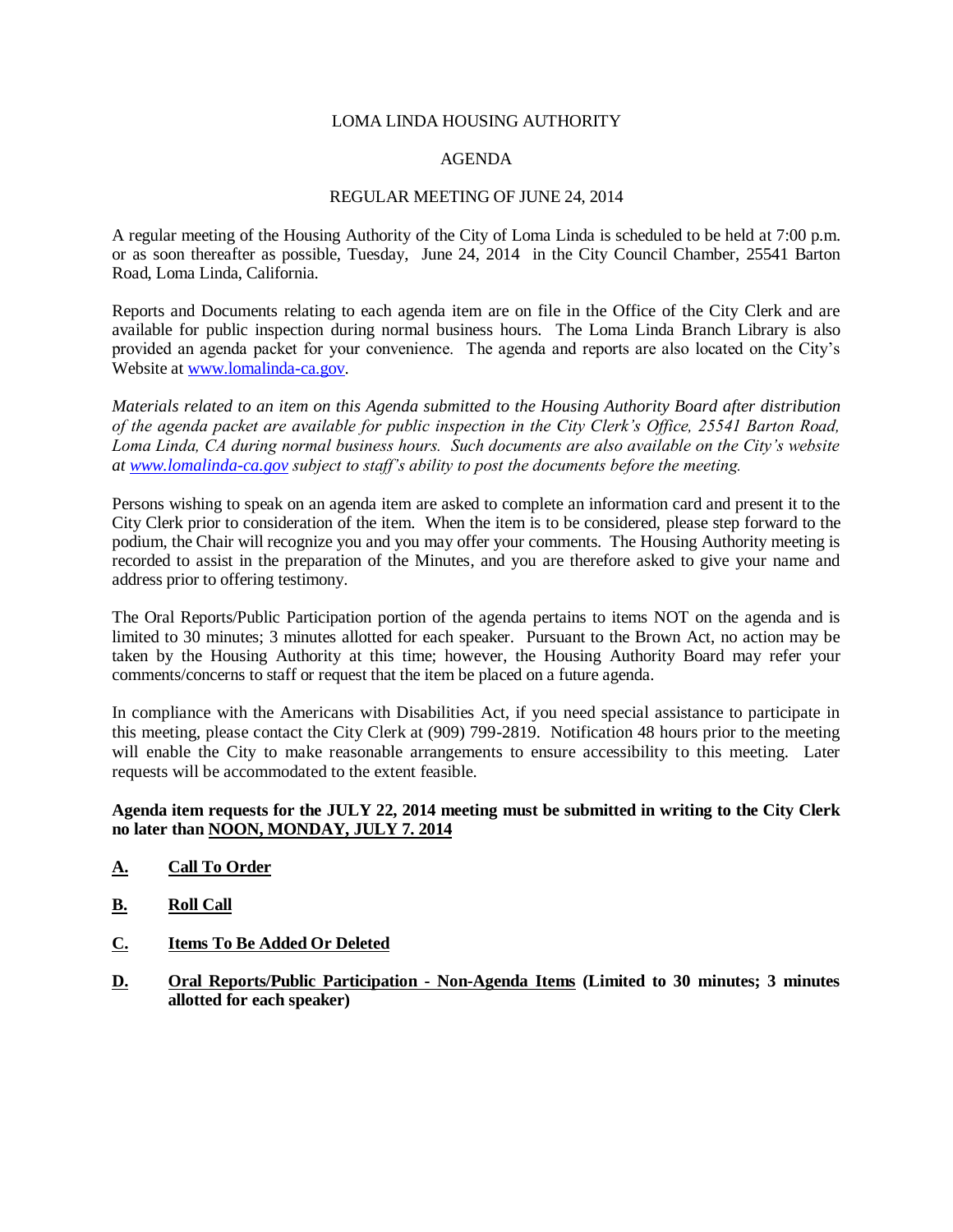**E. Closed Session - Closed Session – 6:00** Conference with real Property Negotiator – Government Code Section 54956.8

| Property:                   | 25615 and 25637 Prospect Avenue                            |
|-----------------------------|------------------------------------------------------------|
| <b>Negotiating Parties:</b> | Shahriar Ali and, Benazir Ali; Chowdhury Ahmed and Farjana |
|                             | Hog, Pamela Byrnes-O'Camb, T. Jarb Thaipeir                |
| <b>Under Negotiation:</b>   | Price and Terms                                            |

**F. Conflict of Interest** Disclosure - Note agenda item that may require member abstentions due to possible conflicts of interest

# **G. Scheduled Items**

- 1. **Joint Public Hearing** of the City Council and Housing Authority pertaining to the sale of 25613 Prospect Avenue and approving a Housing Disposition Agreement (TO BE CONTINUED TO AUGUST 26) **[City Clerk/Authority Secretary]**
	- a. LLHA Bill #R-2014-02 Authorizing the sale of 25613 Prospect Avenue to Michelle Anderson and approving the Housing Disposition Agreement
	- b. Council Bill #R-2014-30 Consenting to the sale of 25613 Prospect Avenue to Michelle Anderson

## **H. Consent Calendar**

- 2. Demands Register
- 3. Minutes of June 10, 2014
- 4. Agreement with DHA Consulting LLC to monitor DDA Financial Requirements for 10777 Poplar Street (Poplar Street Apartments), 10799 Poplar Street (Loma Linda Commons), 10846 Poplar Street (Loma Linda Terrace), and 25421 Cole Street (Loma Sierra) and request to appropriate \$21,500 in the Housing Authority Fund for Fiscal Year 2014-2015 **[Finance]**

# **I. Chair and Member Reports**

- **J. Reports of Officers**
- **K. Adjournment**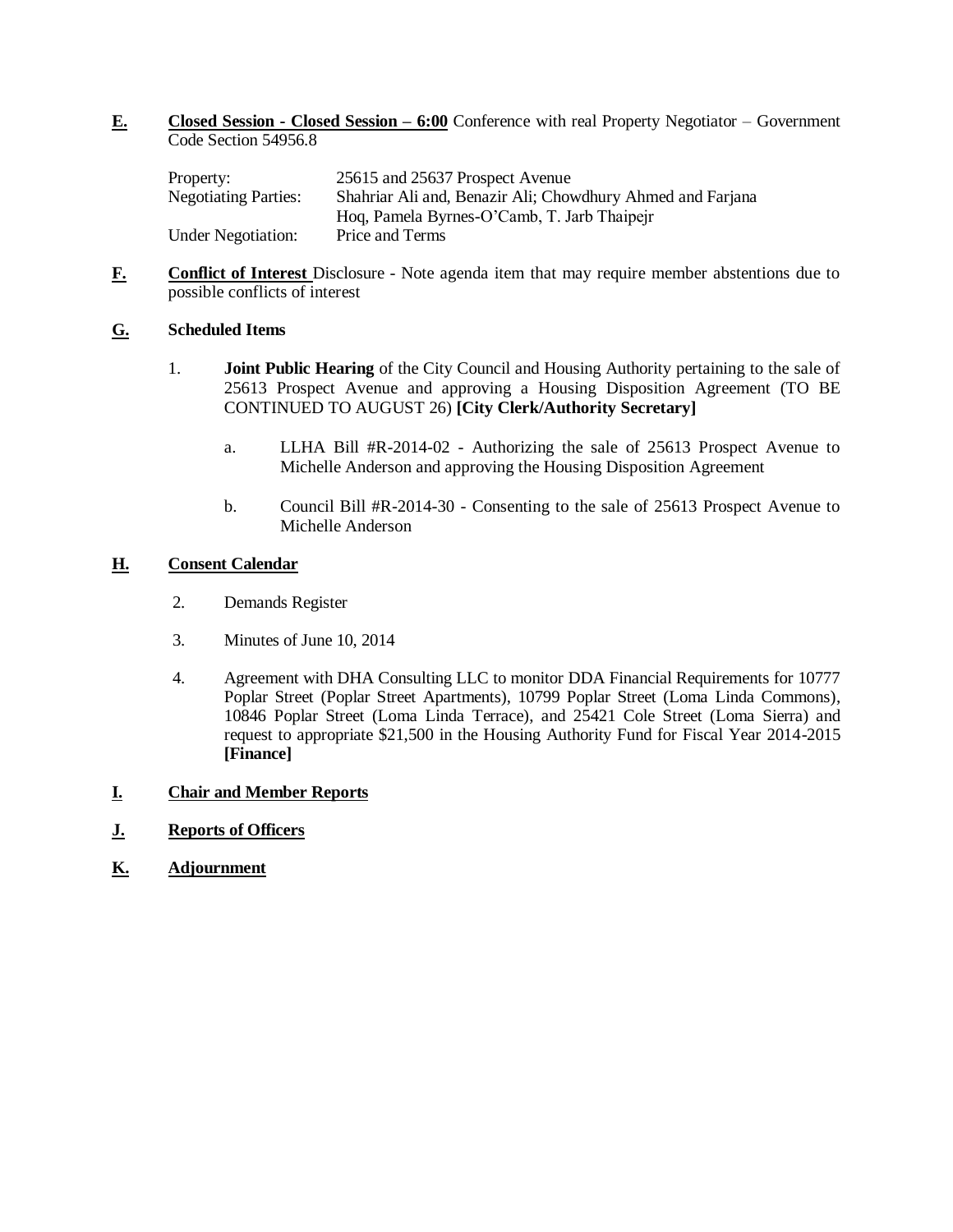

# City of Loma Linda **Official Report**

Rhodes Rigsby, Chairman Ovidiu Popescu, Vice-Chairman **Ronald Dailey, Member Phillip Dupper, Member** John Lenart, Member

| HOUSING AUTHORITY AGENDA: | June 24, 2014<br>Approved/Continued/Denied                                                                                                                                                                                         |                              |
|---------------------------|------------------------------------------------------------------------------------------------------------------------------------------------------------------------------------------------------------------------------------|------------------------------|
| TO:                       | <b>Housing Authority</b>                                                                                                                                                                                                           | By Housing Authority<br>Date |
| FROM:                     | Pamela Byrnes-O'Camb, Secretary $\mathbb{A}^{\widehat{U}}$                                                                                                                                                                         |                              |
| VIA:                      | T. Jarb Thaipejr, Executive Director                                                                                                                                                                                               |                              |
| <b>SUBJECT:</b>           | Joint Public Hearing of the City Council and Housing Authority pertaining to the<br>sale of 25613 Prospect Avenue and approving a Housing Disposition Agreement<br>(TO BE CONTINUED TO AUGUST 26) [City Clerk/Authority Secretary] |                              |
|                           | LLHA Bill #R-2014-02 - Authorizing the sale of 25613 Prospect Avenue<br>a <sub>z</sub><br>to Michelle Anderson and approving the Housing Disposition Agreement                                                                     |                              |

 $\mathbf b$ . Council Bill #R-2014-30 - Consenting to the sale of 25613 Prospect **Avenue to Michelle Anderson** 

# **RECOMMENDATION**

It is recommended that the Housing Authority Board and City Council continue the public hearing to August 26.

# **BACKGROUND**

The Housing Authority Board directed Staff to pursue outside financing for transactions related to those properties currently owned by the Housing Authority for which buyers have been pre-qualified to purchase pursuant to the Affordable Housing Program.

A buyer has been pre-qualified; an outside lender has confirmed financing arrangements; and a joint public hearing of the City Council and Housing Authority Board was advertised; however, due to circumstances beyond the control of the buyer and the Housing Authority, a continuance is requested.

Sale of residential units/properties was negatively impacted by the enactment of ABx1 26 (the "2011 Dissolution Act") which provided generally for the dissolution of all redevelopment agencies in the State of California, and which effected, for several months, a freeze on the entering into of contracts. The 2011 Dissolution Act was challenged by litigation initiated during 2011; that litigation was decided by the California Supreme Court in a manner which upheld the 2011 Dissolution Act.

Under the 2011 Dissolution Act, housing assets of a redevelopment agency become assets of a housing successor housing entity as designated by the city council of the host city. In the case of housing assets of the Redevelopment Agency, the Loma Linda City Council, which had previously activated a local housing authority, the Loma Linda Housing Authority ("Housing Authority" herein), designated the Housing Authority to receive the housing assets of the former Redevelopment Agency.

# **LLHA AGENDA ITEM 1**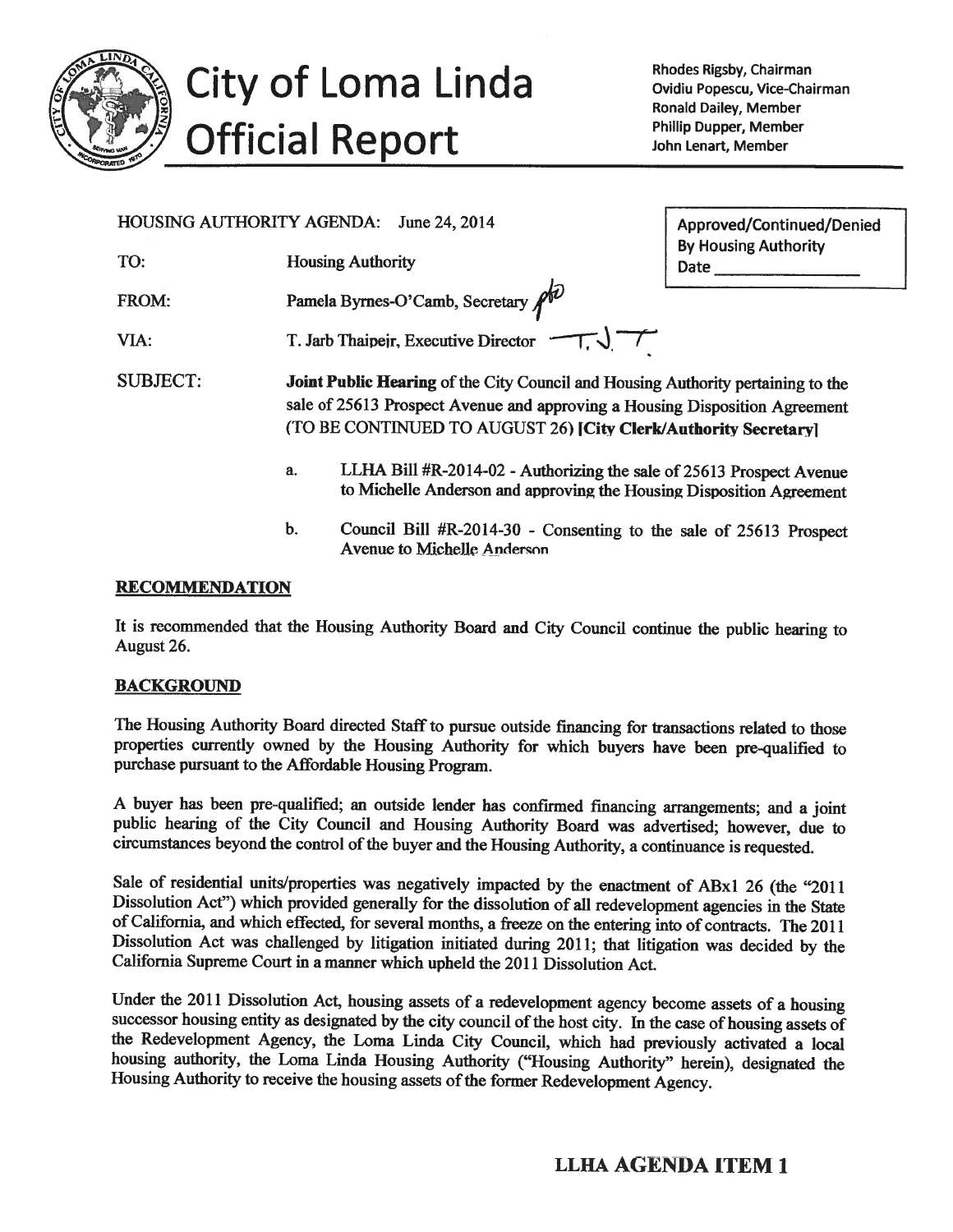The subject property is a condominium within the University Community Homes Development which consists of 42 single-family units of which 7 have long-term affordability covenants that run with the land for a state mandated period of time. The Housing Authority purchased the Prospect Avenue house from the former owner.

The Agreement provides for monthly payments in compliance with the Affordable Housing Cost for Lower Income Households as set by the State Department of Housing and Community Development (HCD) under Health and Safety Code Sections 50052.5, 50079.5, and related regulations.

# **ANALYSIS**

Outside financing of the house would retain the affordability covenant, provide the buyer within the lower income category the opportunity to purchase a home, and would provide a revenue source for the Housing Authority.

# **FINANCIAL IMPACT**

Sale of the Prospect Avenue property (\$165,000.00) would either (i) provide the Authority with funding (in the amount of the sales price, less real estate commissions, the premium for the owner's title policy, one half of the escrow fee and certain other incidental closing costs) to maintain and preserve its supply of affordable housing available to income-qualified persons and families pursuant to the Authority's Affordable Housing Program or (ii) generate a like amount of proceeds to the City's "03" fund, thereby reducing the amount secured by the City's lien on the subject property.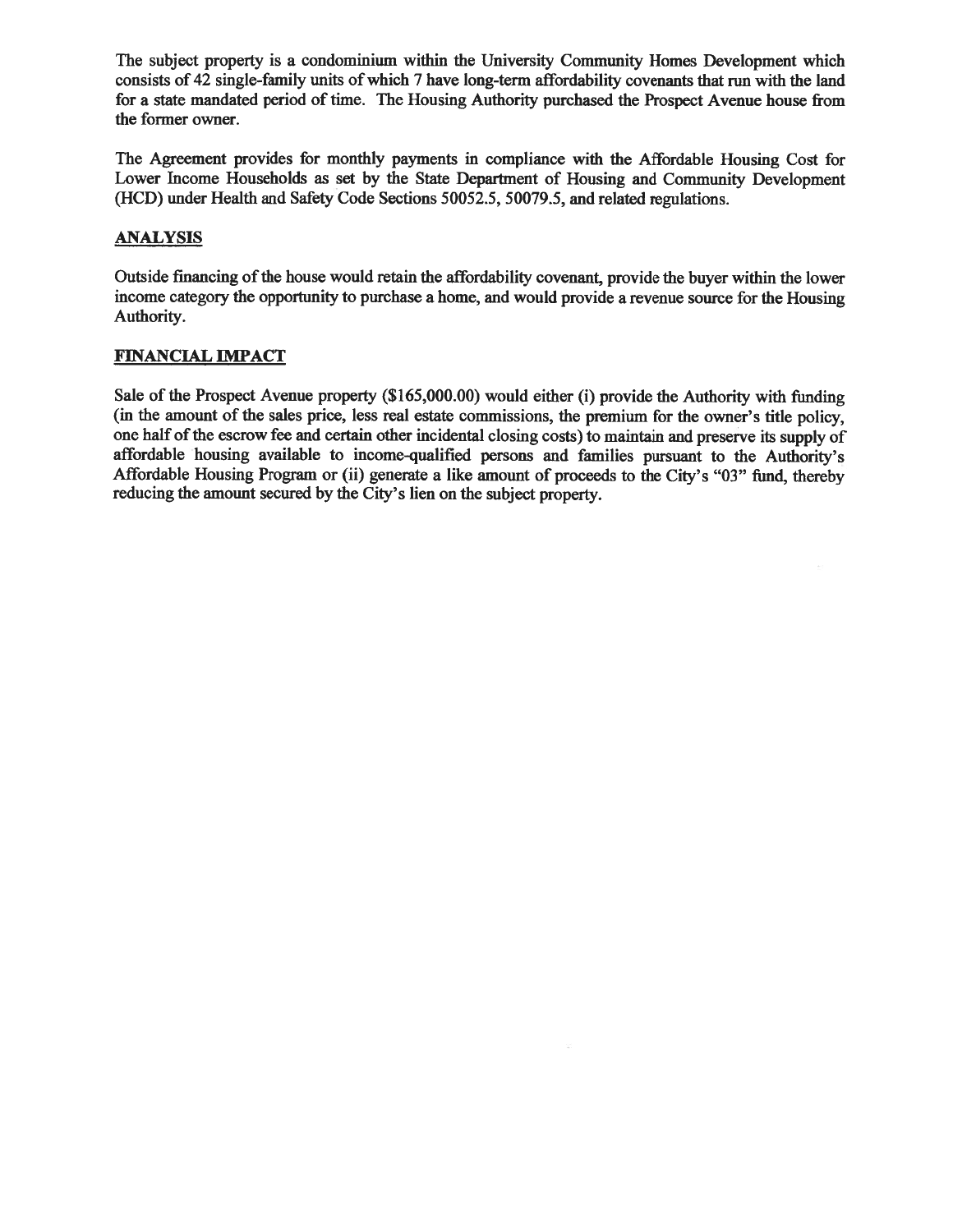

# City of Loma Linda **Official Report**

Rhodes Rigsby, Chairman Ovidiu Popescu, Vice-Chairman Ronald Dailey, Member Phillip Dupper, Member John Lenart, Member

| <b>HOUSING AUTHORITY AGENDA:</b> | June 24, 2014                        | Approved/Continued/Denied            |
|----------------------------------|--------------------------------------|--------------------------------------|
| TO:                              | <b>Housing Authority Members</b>     | <b>By: Housing Authority</b><br>Date |
| VIA:                             | T. Jarb Thaipejr, Executive Director |                                      |
| FROM:                            | Pamela Byrnes-O'Camb, Secretary      |                                      |
| <b>SUBJECT:</b>                  | Minutes of June 10, 2014             |                                      |

# **RECOMMENDATION**

It is recommended that the Housing Authority Board approve the Minutes of June 10, 2014.

# **LLHA AGENDA ITEM 3**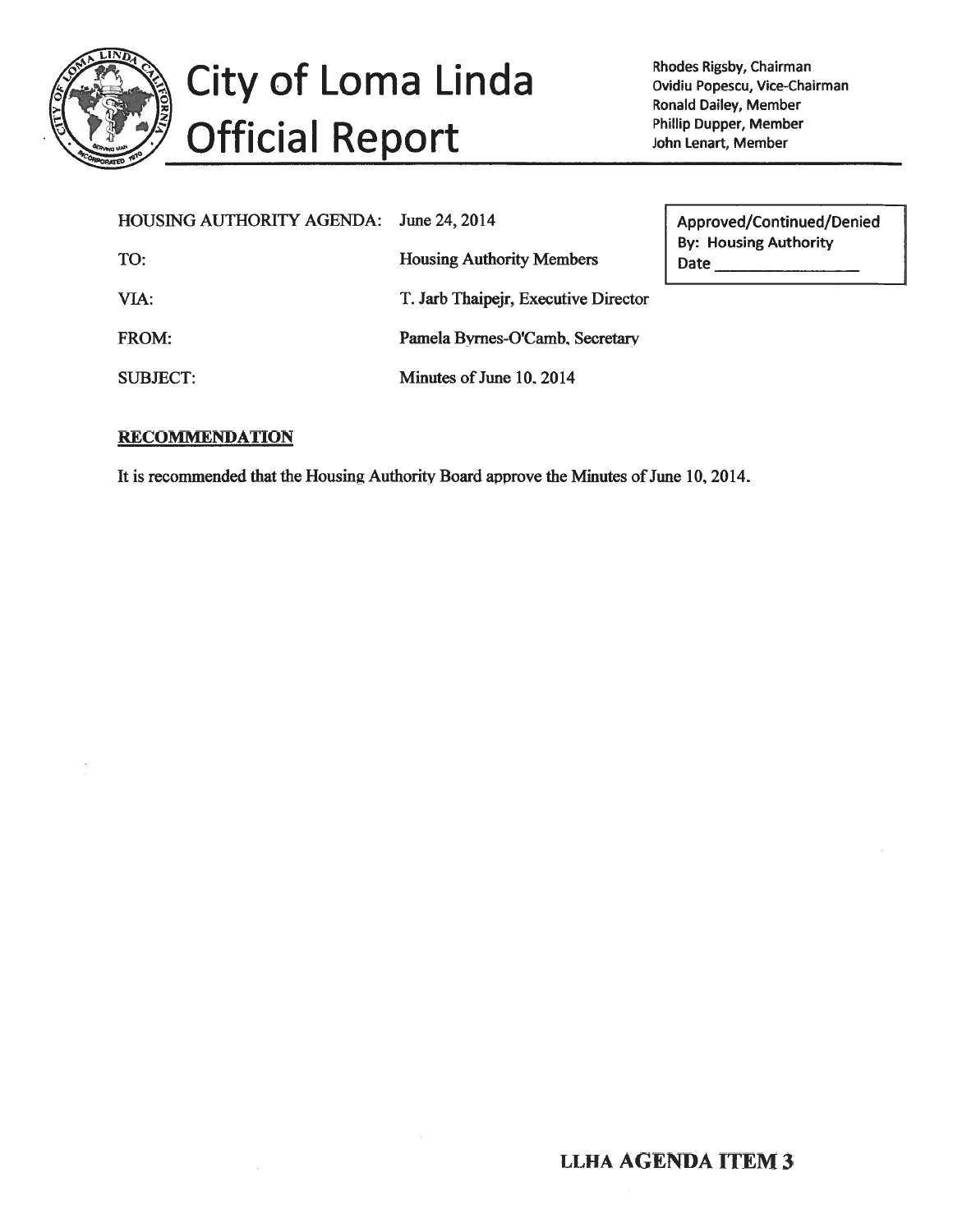### Loma Linda Housing Authority

### **Minutes**

### Regular Meeting of June 10, 2014

A regular meeting of the Loma Linda Housing Authority was called to order by Chairman Rigsby at 9:45 p.m., Tuesday, June 10, 2014, in the City Council Chamber, 25541 Barton Road, Loma Linda, California.

| <b>Councilmen Present:</b> | <b>Chairman Rhodes Rigsby</b><br>Vice-Chairman Ovidiu Popescu<br><b>Ron Dailey</b><br><b>Phill Dupper</b><br>John Lenart |
|----------------------------|--------------------------------------------------------------------------------------------------------------------------|
| <b>Councilmen Absent:</b>  | None                                                                                                                     |
| <b>Others Present:</b>     | Executive Director T. Jarb Thaipeir<br>General Counsel Richard E. Holdaway                                               |

No items were added or deleted; no public participation comments were offered upon invitation of the Chair and no conflicts of interest were noted.

## LLHA-2014-010 - Consent Calendar

## Motion by Popescu, seconded by Dupper and unanimously carried to approve the following items.

The Demands Register dated May 27, 2014 with commercial demands totaling \$365.86.

The Demands Register dated May 29, 2014 with commercial demands totaling \$932.01.

The Demands Register dated June 10, 2014 with commercial demands totaling \$28,782.57.

The Minutes of May 13, 2014 as presented.

The meeting adjourned at 9:45 p.m.

Approved at the meeting of.

Secretary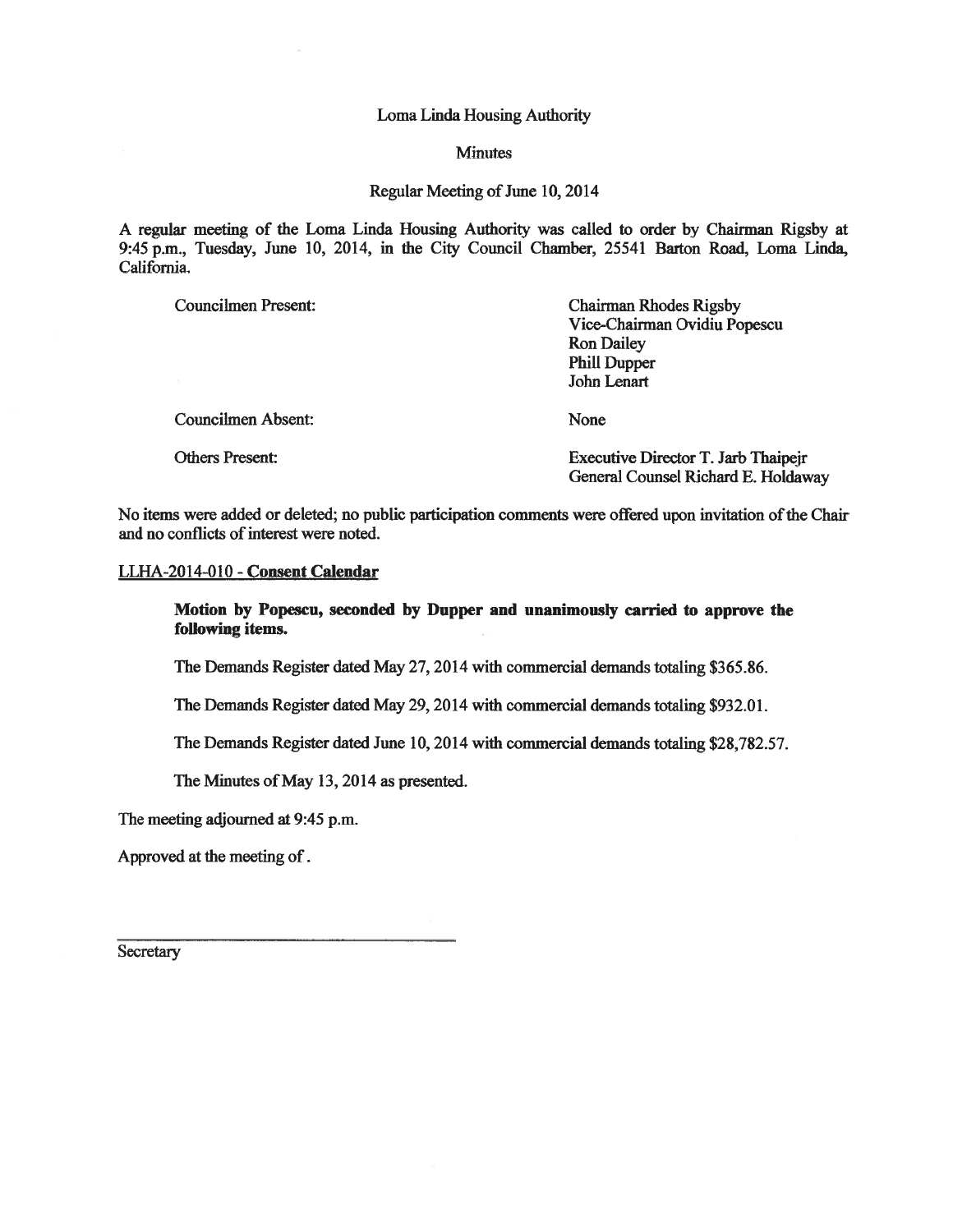

City of Loma Linda **Official Report** 

Rhodes Rigsby, Chairman Ovidiu Popescu, Vice-Chairman **Ronald Dailey, Member** Phillip Dupper, Member John Lenart, Member

HOUSING AUTHORITY AGENDA: June 24, 2014

TO: **Housing Authority** 

FROM: T. Jarb Thaipejr, Executive Director Approved/Continued/Denied **By Housing Authority** Date

**SUBJECT:** Approve Contractual Agreement with DHA Consulting for monitoring of Low and Moderate Income Housing Projects and Appropriate \$21,500 in the Housing Authority Fund for fiscal year 2014-2015.

 $-\tau$ ,  $\tau$ .

# **RECOMMENDATION**

It is recommended the Loma Linda Housing Authority (LLHA) engage DHA Consulting to monitor four of the Authority's Low and Moderate Income Housing projects on Poplar Street (10777, 10799 and 10846 Poplar Street) and 25421 Cole Street, and appropriate \$21,500 in fiscal year 2014-2015 for these services.

# **BACKGROUND**

In order to meet Low and Moderate housing unit requirements the former Redevelopment Agency and, more recently, the Loma Linda Housing Authority entered into Development Disposition Agreements (DDA's), including ground leases, promissory notes and recorded covenants requiring that the developed units be maintained for rent at affordable rents to households of identified income categories. These agreements have specific terms that require annual compliance reports to be submitted and reviewed by the Loma Linda Housing Authority. In addition, the agreements provide that in the event a housing project generates revenues surplus to amounts necessary to defray conventional loans and operating expenses, payments are due to the Housing Authority based upon such surplus revenues, typically referred to as "residual receipts." Annual financial reports are required under these agreements, which should demonstrate whether any amounts are payable to the Housing Authority each year. In view of the current workload of LLHA staff would benefit by securing services to monitor both the compliance and financial reports regarding the projects.

# **ANALYSIS**

The Loma Linda Successor Agency currently uses DHA Consulting to assist with the ongoing Redevelopment Agency dissolution process. Diane Hadland, President of DHA Consulting, has extensive experience with former redevelopment agencies and low and moderate income housing projects. The scope of services will include certain specified one-time services, then, on an ongoing basis, annual monitoring services and a review of four audits; it is anticipated that the review of the audits will be limited, although the scope of work appropriate will depend in part upon the completeness and accuracy of reports received from the operators of the respective projects. Services that would be provided at the option of the Housing Authority staff include full audits of residual receipts and one-time services as outlined in exhibit A of the contractual agreement. The Loma Linda Housing Authority will hire DHA Consulting to assure that monitoring is current and to assess whether payments are due to the Housing Authority; while such payments might not be presently due, establishing a solid baseline of data should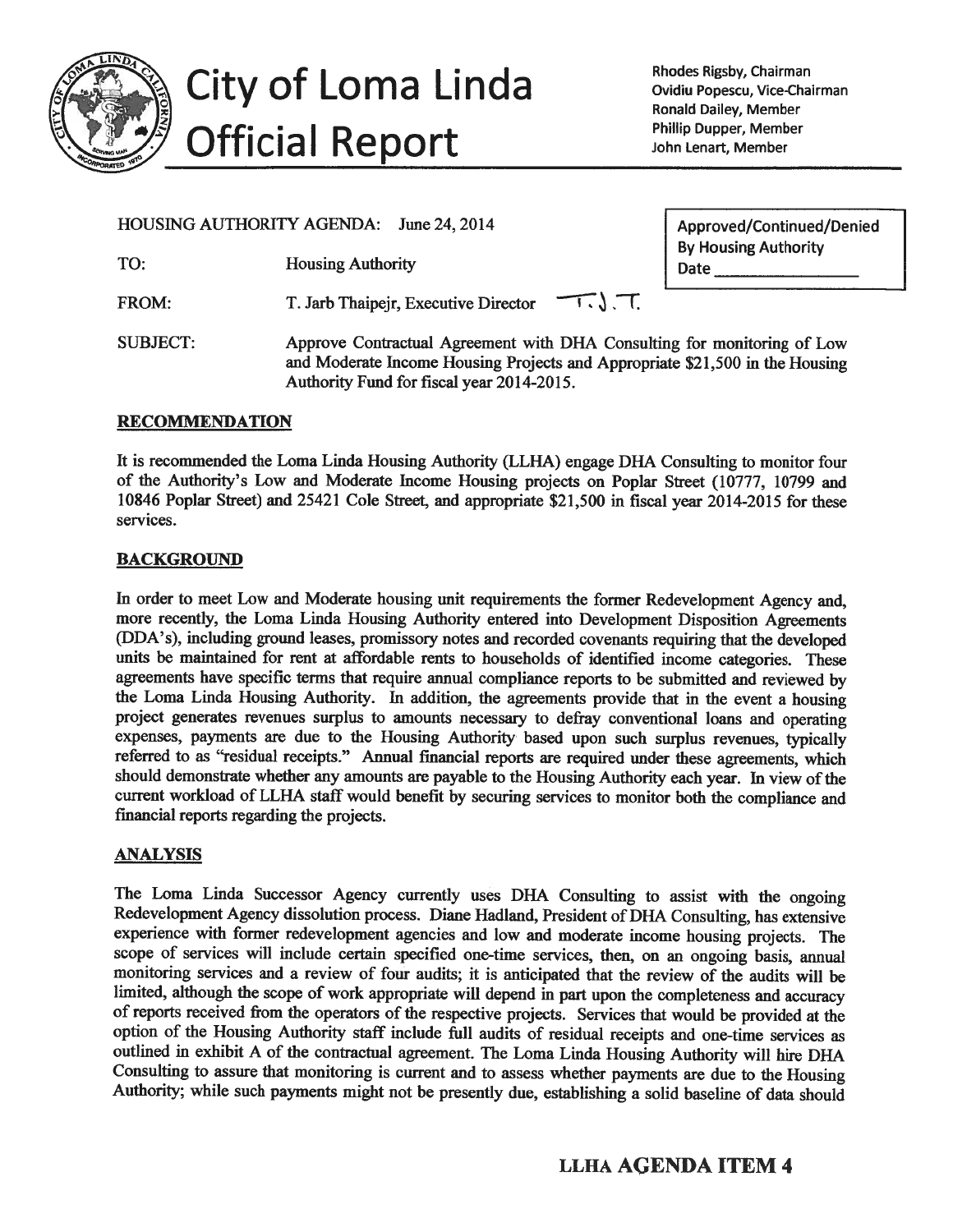assist in assuring that at a later time when certain project expenses have been paid and there should be residual receipts, that these are available to and flow to the Housing Authority. The Housing Authority can later determine whether some or all of the tasks addressed in the consulting agreement can be performed by Housing Authority staff or whether it is preferable to continue using DHA Consulting for these services.

# **ENVIRONMENTAL**

None

 $\tilde{\mathcal{L}}_{\mathbf{p}'}^{(i)}$ 

# **FINANCIAL IMPACT**

 $\overline{\omega}$ 

Appropriate \$21,500 in the Loma Linda Housing Authority contractual services account (80-1800-1830) for fiscal year 2014-2015.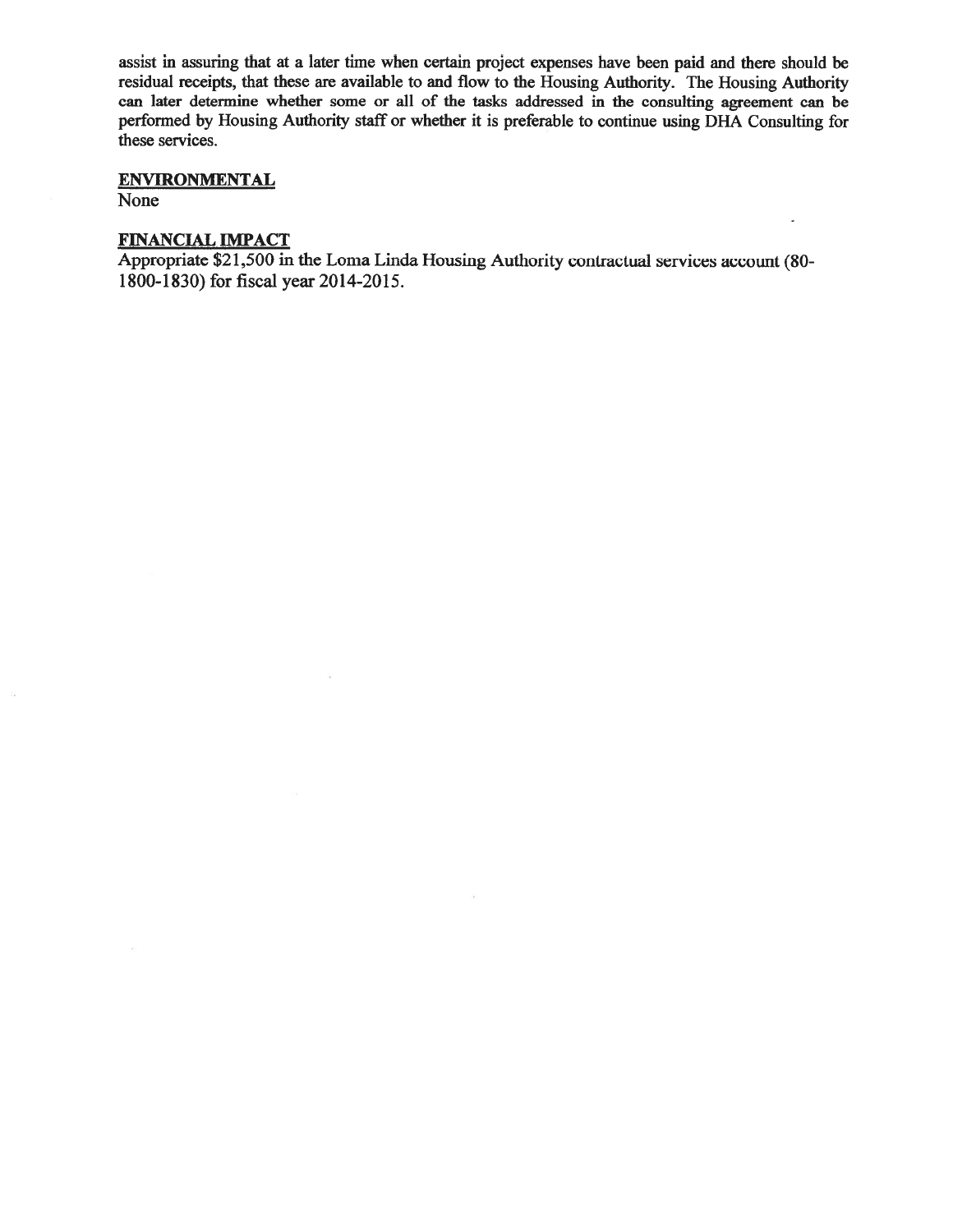# **LLHA OF LOMA LINDA**

# **AGREEMENT FOR CONSULTANT SERVICES**

THIS AGREEMENT is made and effective as of July 1, 2014, between the Loma Linda Housing Authority, a municipal corporation ("LLHA") and DHA Consulting ("Consultant"). In consideration of the mutual covenants and conditions set forth herein, the parties agree as follows:

#### 1. **TERM**

This Agreement shall commence on July 1, 2014 and shall remain and continue in effect for a period of 12 months until tasks described herein are completed, but in no event later than June 30, 2015, unless sooner terminated pursuant to the provisions of this Agreement.

#### $2.$ **SERVICES**

Consultant shall perform the tasks described and set forth in Exhibit A, attached hereto and incorporated herein as though set forth in full.

#### $3.$ **PERFORMANCE**

Consultant shall at all times faithfully, competently and to the best of his/her ability, experience and talent, perform all tasks described herein. Consultant shall employ, at a minimum, generally accepted standards and practices utilized by persons engaged in providing similar services as are required of Consultant hereunder in meeting its obligations under this Agreement.

#### $\overline{4}$ . LLHA MANAGEMENT

LLHA's Executive Director shall represent LLHA in all matters pertaining to the administration of this Agreement, review and approval of all products submitted by Consultant. but not including the authority to enlarge the Tasks to be Performed or change the compensation due to Consultant. LLHA's Executive Director shall be authorized to act on LLHA's behalf and to execute all necessary documents which enlarge the Tasks to be Performed or change Consultant's compensation, subject to Section 5 hereof.

#### 5. **PAYMENT**

 $(a)$ The LLHA agrees to pay Consultant monthly, in accordance with the payment rates and terms as set forth in Exhibit B, attached hereto and incorporated herein by this reference as though set forth in full, based upon actual time spent on the above tasks. This amount shall not exceed Nineteen Thousand Five Hundred Dollars (\$19,500.00) for the total term of the Agreement unless additional payment is approved as provided in this Agreement.

Consultant shall not be compensated for any services rendered in connection with  $(b)$ its performance of this Agreement which are in addition to those set forth herein, unless such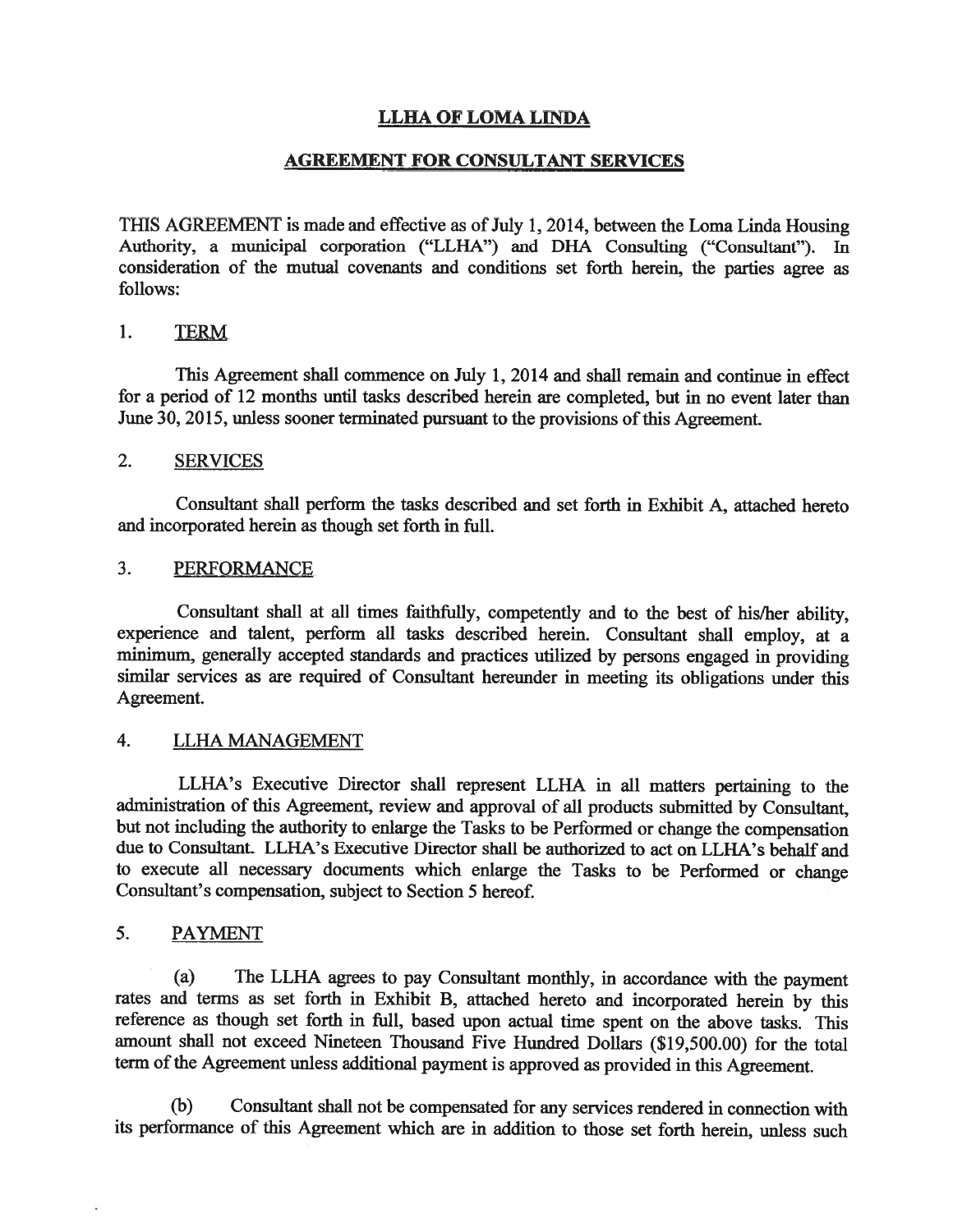additional services are authorized in advance and in writing by the Executive Director. Consultant shall be compensated for any additional services in the amounts and in the manner as agreed to by Executive Director and Consultant at the time LLHA's written authorization is given to Consultant for the performance of said services. The Executive Director may approve additional work not to exceed ten percent (10%) of the amount of the Agreement, but in no event shall total compensation exceed Twenty One Thousand Four Hundred and Fifty Dollars (\$21,450.00). Any additional work in excess of this amount shall be approved by the LLHA Board.

 $(c)$ Consultant will submit invoices monthly for actual services performed. Said invoices shall detail all costs, rates and hours for individual tasks. Invoices shall be submitted on or about the first business day of each month, or as soon thereafter as practical, for services provided in the previous month. Payment shall be made within thirty (30) days of receipt of each invoice as to all non-disputed fees. If the LLHA disputes any of the Consultant's fees, it shall give written notice to Consultant within thirty (30) days of receipt of an invoice of any disputed fees set forth on the invoice.

Consultant agrees that, in no event shall LLHA be required to pay to Consultant (d) any sum in excess of ninety-five percent (95%) of the maximum payable hereunder prior to receipt by LLHA of all final documents, together with all supplemental technical documents, as described herein acceptable in form and content to LLHA. Final payments shall be made no later than sixty (60) days after presentation of final documents and acceptance thereof by LLHA.

#### 6. SUSPENSION OR TERMINATION OF AGREEMENT WITHOUT CAUSE

 $(a)$ The LLHA may at any time, for any reason, with or without cause, suspend or terminate this Agreement, or any portion hereof, by serving upon the Consultant at least ten (10) days prior written notice. Upon receipt of said notice, the Consultant shall immediately cease all work under this Agreement, unless the notice provides otherwise. If the LLHA suspends or terminates a portion of this Agreement, such suspension or termination shall not make void or invalidate the remainder of this Agreement.

In the event this Agreement is terminated pursuant to this Section, the LLHA (b) shall pay to Consultant on a pro-rata basis the actual value of the work performed up to the time of termination, provided that the work performed is of value to the LLHA. Upon termination of the Agreement pursuant to this Section, the Consultant will submit an invoice to the LLHA pursuant to Section 5(c).

#### $7.$ DEFAULT OF CONSULTANT

The Consultant's failure to comply with the provisions of this Agreement shall  $(a)$ constitute a default. In the event that Consultant is in default for cause under the terms of this Agreement, LLHA shall have no obligation or duty to continue compensating Consultant for any work performed after the date of default and can terminate this Agreement immediately by written notice to the Consultant. If such failure by the Consultant to make progress in the performance of work hereunder arises out of causes beyond the Consultant's control, and without fault or negligence of the Consultant, it shall not be considered a default.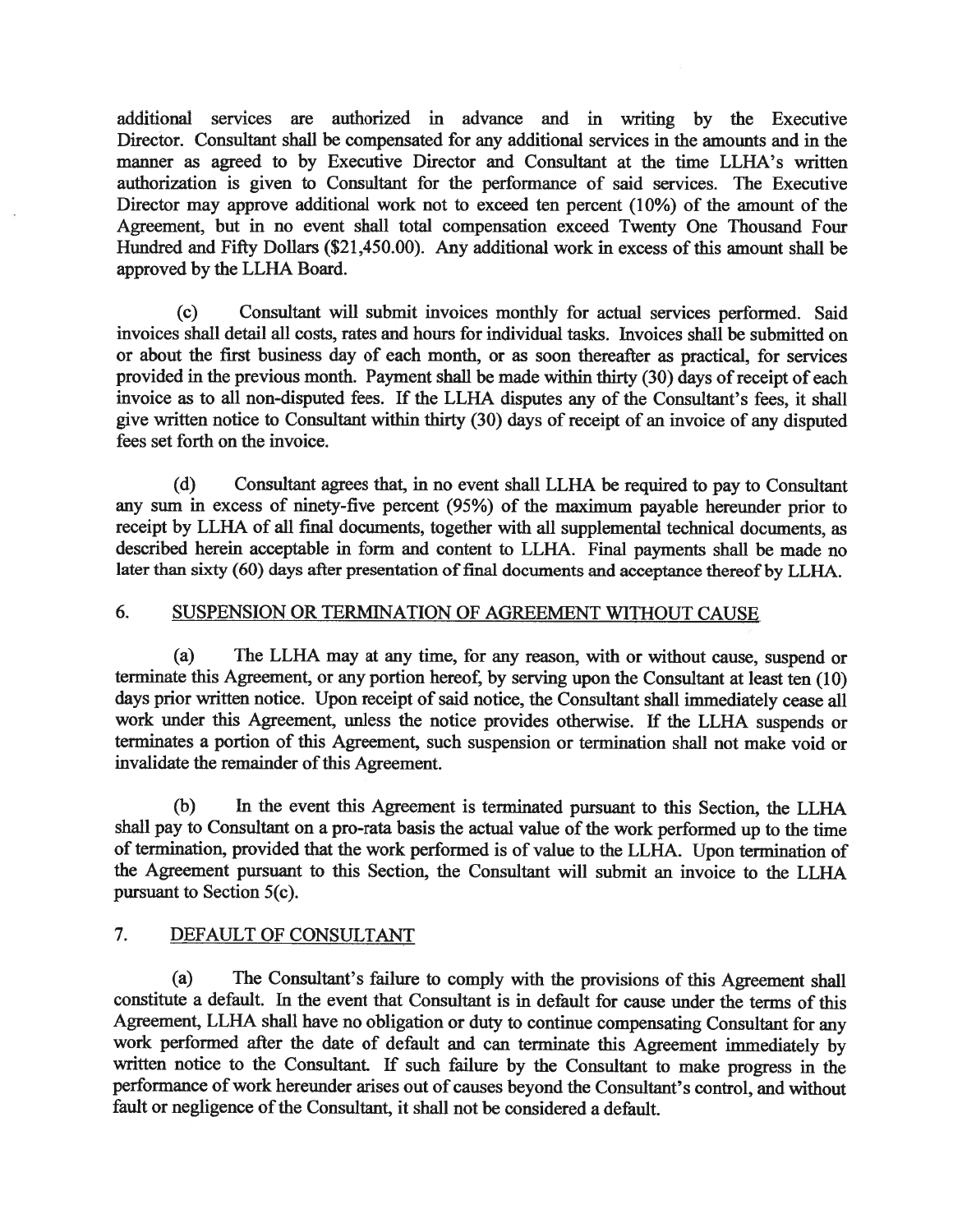$(b)$ If the LLHA Executive Director or his/her delegate determines that the Consultant is in default in the performance of any of the terms or conditions of this Agreement, he/she shall cause to be served upon the Consultant a written notice of the default. The Consultant shall have ten (10) days after service upon it of said notice in which to cure the default by rendering a satisfactory performance. In the event that the Consultant fails to cure its default within such period of time, the LLHA shall have the right, notwithstanding any other provision of this Agreement, to terminate this Agreement without further notice and without prejudice to any other remedy to which it may be entitled at law, in equity or under this Agreement.

#### 8. **OWNERSHIP OF DOCUMENTS**

 $(a)$ Consultant shall maintain complete and accurate records with respect to billed time, sales, costs, expenses, receipts and other such information required by LLHA that relate to the performance of services under this Agreement. Consultant shall maintain adequate records of services provided in sufficient detail to permit an evaluation of services. All such records shall be maintained in accordance with generally accepted accounting principles and shall be clearly identified and readily accessible. Consultant shall provide free access to the representatives of LLHA or its designees at reasonable times to such books and records; shall give LLHA the right to examine and audit said books and records; shall permit LLHA to make transcripts therefrom as necessary; and shall allow inspection of all work, data, documents, proceedings, and activities related to this Agreement. Such records, together with supporting documents, shall be maintained for a period of three (3) years after receipt of final payment.

 $(b)$ Upon completion of, or in the event of termination or suspension of this Agreement, all original documents, claims, applications, computer files, notes, and other documents prepared in the course of providing the services to be performed pursuant to this Agreement shall become the sole property of the LLHA and may be used, reused, or otherwise disposed of by the LLHA without the permission of the Consultant. With respect to computer files, Consultant shall make available to the LLHA, at the Consultant's office and upon reasonable written request by the LLHA, the necessary computer software and hardware for purposes of accessing, compiling, transferring and printing computer files.

#### 9. **INDEMNIFICATION**

 $(a)$ Indemnification for Professional Liability. When the law establishes a professional standard of care for Consultant's services, to the fullest extent permitted by law, Consultant shall indemnify, protect, defend and hold harmless LLHA and any and all of its officials, employees and agents ("Indemnified Parties") from and against any and all losses. liabilities, damages, costs and expenses, including attorney's fees and costs to the extent same are caused in whole or in part by any negligent or wrongful act, error or omission of Consultant, its officers, agents, employees or subconsultants (or any entity or individual that consultant shall bear the legal liability thereof) in the performance of professional services under this Agreement.

 $(b)$ Indemnification for Other Than Professional Liability. Other than in the performance of professional services and to the full extent permitted by law, Consultant shall indemnify, defend and hold harmless LLHA, and any and all of its employees, officials, and agents from and against any liability (including liability for claims, suits, actions, arbitration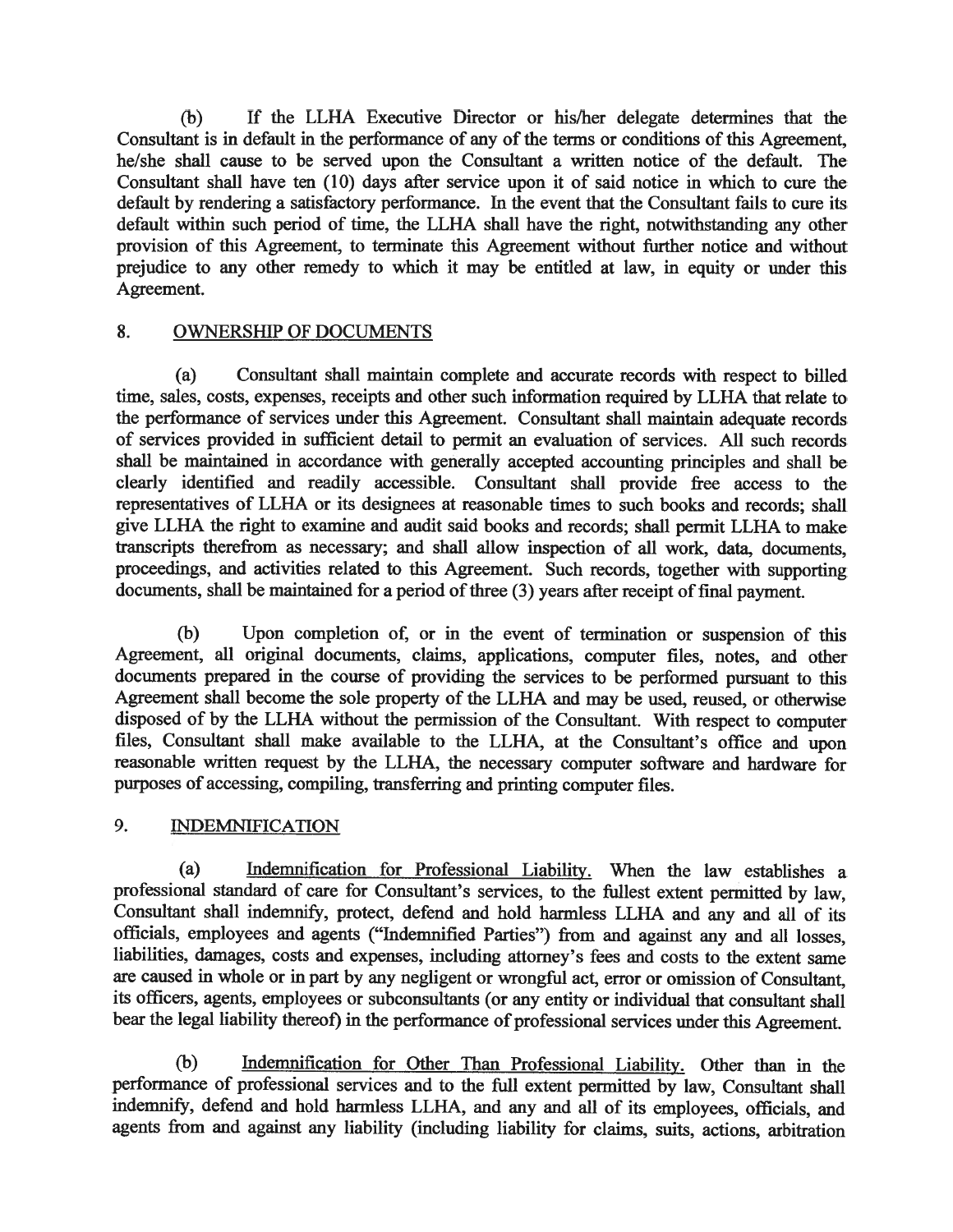proceedings, administrative proceedings, regulatory proceedings, losses, expenses or costs of any kind, whether actual, alleged or threatened, including attorney's fees and costs, court costs, interest, defense costs, and expert witness fees), where the same arise out of, are a consequence of, or are in any way attributable to, in whole or in part, the performance of this Agreement by Consultant or by any individual or entity for which Consultant is legally liable, including but not limited to officers, agents, employees or subconsultants of Consultant. Said indemnification shall include any claim that Consultant, or Consultant's employees or agents, are considered to be employees of the LLHA or are entitled to any employee benefits from LLHA, including but not limited to those available under Public Employees Retirement Law.

General Indemnification Provisions. Consultant agrees to obtain executed  $(c)$ indemnity agreements with provisions identical to those set forth here in this section from each and every subconsultant or other person or entity involved by, for, with, or on behalf of Consultant in the performance of this Agreement. In the event Consultant fails to obtain such indemnity obligations from others as required here, Consultant agrees to be fully responsible according to the terms of this section. Failure of LLHA to monitor compliance with these requirements imposes no additional obligations on LLHA and will in no way act as a waiver of any rights hereunder. This obligation to indemnify and defend LLHA as set forth herein is binding on the successors, assigns or heirs of Consultant and shall survive the termination of this Agreement or this section.

#### 10. **INSURANCE**

 $(a)$ Consultant shall neither commence work under this Agreement until it has obtained all insurance required hereunder in a company or companies acceptable to LLHA nor shall Consultant allow any subcontractor to commence work on a subcontract until all insurance required of the subcontractor has been obtained. Consultant shall, at all times during the term of this Agreement, maintain and keep in full force and effect, the following policies of insurance with minimum limits as indicated below and issued by insurers with A.M. Best ratings of no less than A-: VI:

| Commercial general liability at least as broad as ISO CG 0001 (per occurrence) | 1,000,000 |
|--------------------------------------------------------------------------------|-----------|
| (general aggregate)                                                            | 2,000,000 |
| Commercial auto liability at least as broad as ISO CA 0001 (per accident)      | 1,000,000 |
| Professional Liability (per claim and aggregate)                               | 1,000,000 |
| Worker's compensation                                                          | Statutory |

(b) All insurance required by this section shall apply on a primary basis. Consultant agrees that it will not cancel or reduce said insurance coverage. Consultant agrees that if it does not keep the aforesaid insurance in full force and effect LLHA may either immediately terminate this Agreement or, if insurance is available at a reasonable cost, LLHA may take out the necessary insurance and pay, at Consultant's expense, the premium thereon.

Auto liability insurance shall cover owned, nonowned and hired autos. If  $(c)$ Consultant owns no vehicles, auto liability coverage may be provided by means of a nonowned and hired auto endorsement to the general liability policy.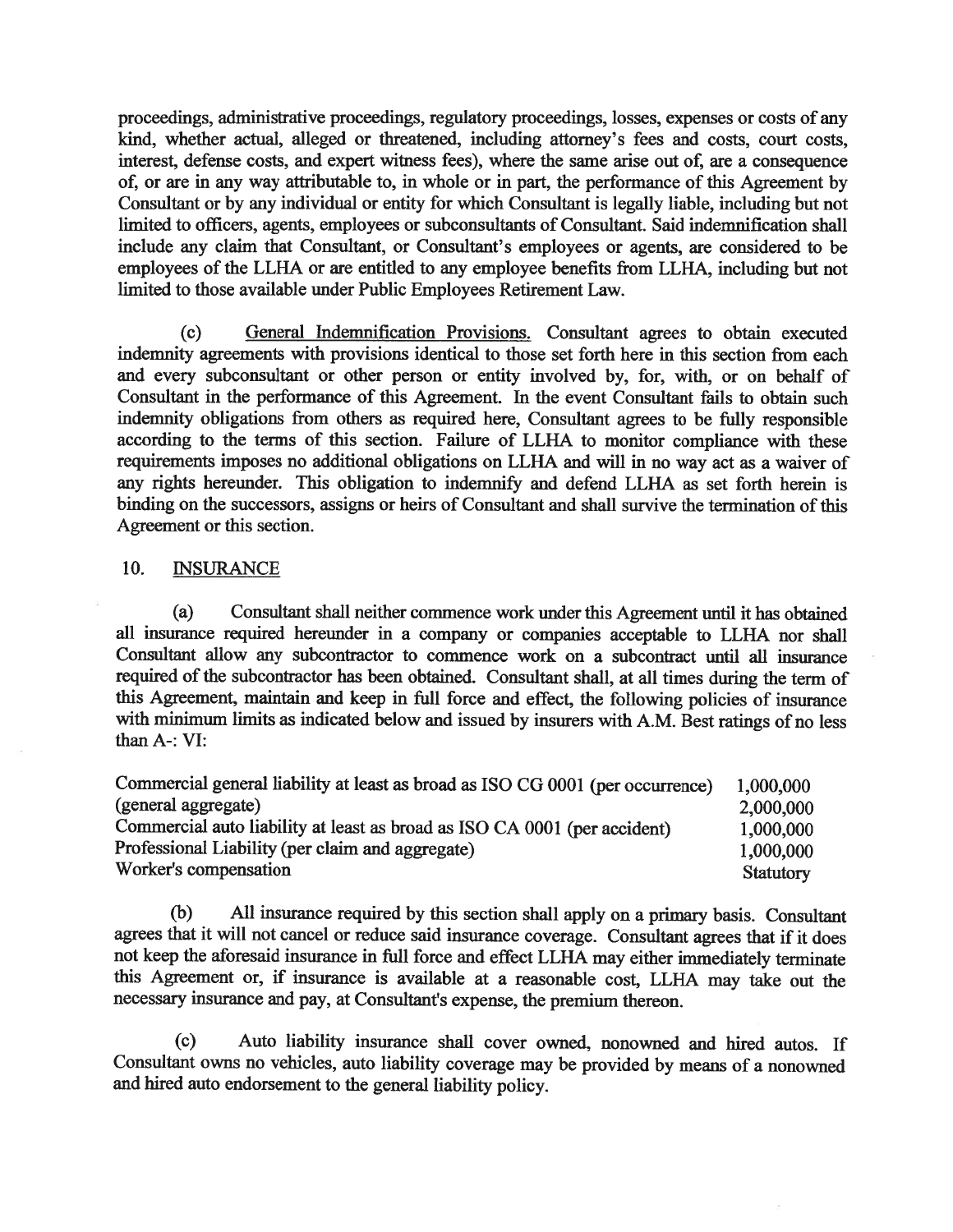$(d)$ At all times during the term of this Agreement, Consultant shall maintain on file with LLHA a certificate of insurance, in a form acceptable to LLHA showing that the aforesaid policies are in effect in the required amounts. The general liability policy shall contain or be endorsed to contain a provision including the Indemnitees as additional insureds. Consultant shall promptly file with LLHA such certificate or certificates and endorsements if applicable. Coverage for the additional insureds shall apply to the fullest extent permitted by law.

No policy required by this section shall prohibit Consultant from waiving any (e) right of recovery prior to loss. Consultant hereby waives such right with regard to the Indemnitees.

 $(f)$ All insurance coverage and limits provided by Consultant and available or applicable to this agreement are intended to apply to the full extent of the policies. Nothing contained in this Agreement limits the application of such insurance coverage.

In accordance with the provisions of California Labor Code, Section 3700, every  $(g)$ employer shall secure the payment of compensation to his employees. Consultant shall, prior to commencing work, sign and file with LLHA a certification as follows:

> I am aware of the provisions of Section 3700 of the California Labor Code which require every employer to be insured against liability for Workers' Compensation or to undertake self insurance in accordance with the provisions of that Code, and I will comply with such provisions before commencing the performance of the work of this Agreement."

 $\mathbf{d}$ . General Insurance Requirements: All insurance required by express provision of this Agreement shall be carried only in responsible insurance companies licensed to do business in the State of California. All policies shall contain language, to the extent obtainable, to the effect that (1) the insurer, insured and all subcontractors waive the right of subrogation against LLHA and LLHA's elected officials, officers, employees, and agents; (2) the policies are primary and noncontributing with any insurance that may be carried by LLHA; and (3) they cannot be canceled or materially changed except after thirty (30) days' written notice by the insurer to LLHA by certified mail. Consultant shall furnish LLHA with copies of all such policies. Consultant may effect for its own account insurance not required under this Agreement.

#### $11.$ **INDEPENDENT CONTRACTOR**

 $(a)$ Consultant is and shall at all times remain as to the LLHA a wholly independent contractor. The personnel performing the services under this Agreement on behalf of Consultant shall at all times be under Consultant's exclusive direction and control and shall not be construed to be employees of LLHA for any purpose, including eligibility under Public Employees Retirement Law. Neither LLHA nor any of its officers, employees, or agents shall have control over the conduct of Consultant or any of Consultant's officers, employees, or agents, except as set forth in this Agreement. Consultant shall not at any time or in any manner represent that it or any of its officers, employees, or agents are in any manner officers, employees, or agents of the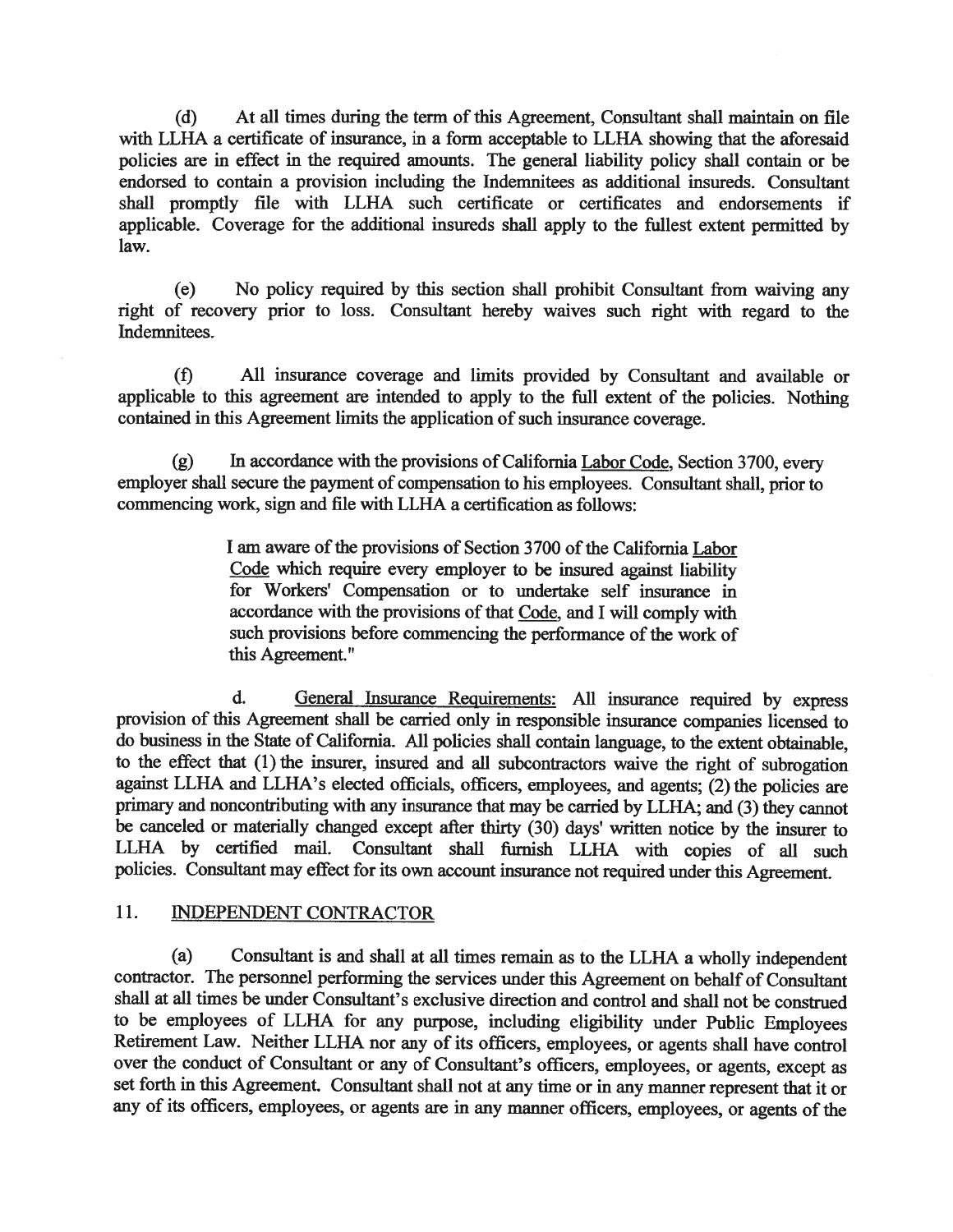LLHA. Consultant shall not incur or have the power to incur any debt, obligation, or liability whatever against LLHA, or bind LLHA in any manner.

 $(b)$ No employee benefits shall be available to Consultant in connection with the performance of this Agreement. Except for the fees paid to Consultant as provided in the Agreement LLHA shall not pay salaries, wages, or other compensation to Consultant for performing services hereunder for LLHA. LLHA shall not be liable for compensation or indemnification to Consultant for injury or sickness arising out of performing services hereunder.

#### 12. **LEGAL RESPONSIBILITIES**

The Consultant shall keep itself informed of State and Federal laws and regulations which in any manner affect those employed by it or in any way affect the performance of its services pursuant to this Agreement. The Consultant shall at all times observe and comply with all such laws and regulations. The LLHA, and its officers and employees, shall not be liable at law or in equity occasioned by failure of the Consultant to comply with this Section.

#### 13. **UNDUE INFLUENCE**

Consultant declares and warrants that no undue influence or pressure is used against or in concert with any officer or employee of the LLHA in connection with the award, terms or implementation of this Agreement, including any method of coercion, confidential financial arrangement, or financial inducement. No officer or employee of the LLHA will receive compensation, directly or indirectly, from Consultant, or from any officer, employee or agent of Consultant, in connection with the award of this Agreement or any work to be conducted as a result of this Agreement. Violation of this Section shall be a material breach of this Agreement entitling the LLHA to any and all remedies at law or in equity.

#### 14. NO BENEFIT TO ARISE TO LOCAL EMPLOYEES

No member, officer, or employee of LLHA, or their designees or agents, and no public official who exercises authority over or responsibilities with respect to the Project during his/her tenure or for one year thereafter, shall have any interest, direct or indirect, in any agreement or sub-agreement, or the proceeds thereof, for work to be performed in connection with the project performed under this Agreement.

#### 15. **RELEASE OF INFORMATION/CONFLICTS OF INTEREST**

 $(a)$ All information gained by Consultant in performance of this Agreement shall be considered confidential and shall not be released by Consultant without LLHA's prior written authorization. Consultant, its officers, employees, agents, or subconsultants, shall not without written authorization from the LLHA Executive Director or unless requested by the LLHA Attorney, voluntarily provide declarations, letters of support, testimony at depositions, responses to interrogatories, or other information concerning the work performed under this Agreement or relating to any project or property located within the LLHA. Response to a subpoena or court order shall not be considered "voluntary" provided Consultant gives LLHA notice of such court order or subpoena.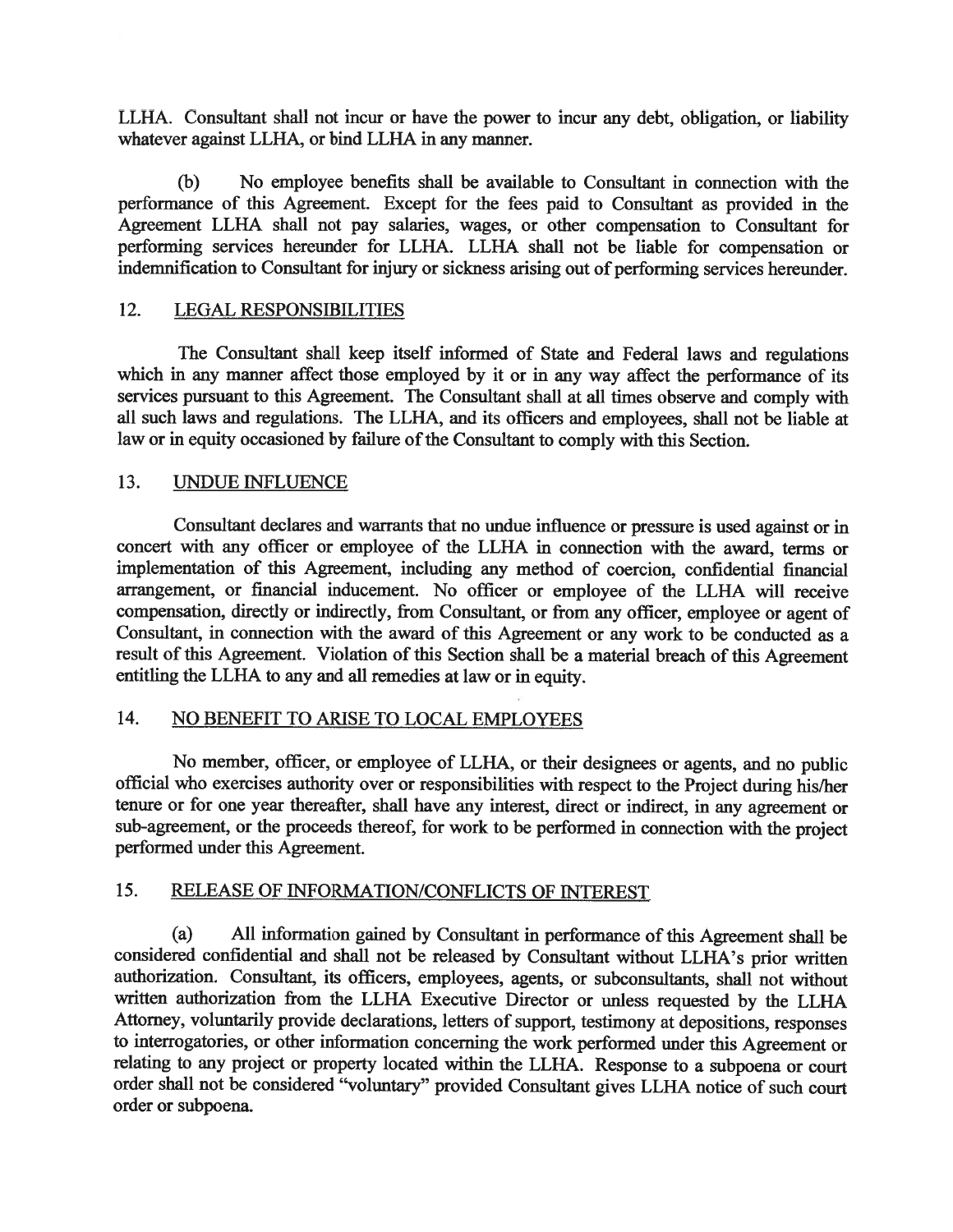$(b)$ Consultant shall promptly notify LLHA should Consultant, its officers, employees, agents or subconsultants be served with any summons, complaint, subpoena, notice of deposition, request for documents, interrogatories, requests for admissions, or other discovery request, court order, or subpoena from any person or party regarding this Agreement and the work performed thereunder or with respect to any project or property located within the LLHA. LLHA retains the right, but has no obligation, to represent Consultant and/or be present at any deposition, hearing, or similar proceeding. Consultant agrees to cooperate fully with LLHA and to provide the opportunity to review any response to discovery requests provided by Consultant. However, LLHA's right to review any such response does not imply or mean the right by LLHA to control, direct, or rewrite said response.

Consultant covenants that neither he/she nor any office or principal of their firm  $(c)$ have any interest in, or shall acquire any interest, directly nor indirectly, which will conflict in any manner or degree with the performance of their services hereunder. Consultant further covenants that in the performance of this Agreement, no person having such interest shall be employed by them as an officer, employee, agent or subconsultant. Consultant further covenants that Consultant has not contracted with nor is performing any services, directly or indirectly, with any developer(s) and/or property owner(s) and/or firm(s) and/or partnership(s) owning property in the LLHA or the study area and further covenants and agrees that Consultant and/or its subconsultants shall provide no service or enter into any agreement or agreements with a/any developer(s) and/or property owner(s) and/or firm(s) and/or partnership(s) owning property in the LLHA or the study area prior to the completion of the work under this Agreement.

#### 16. **NOTICES**

Any notices which either party may desire to give to the other party under this Agreement must be in writing and may be given either by (i) personal service, (ii) delivery by a reputable document delivery service, such as but not limited to, Federal Express, which provides a receipt showing date and time of delivery, or (iii) mailing in the United States Mail, certified mail, postage prepaid, return receipt requested, addressed to the address of the party as set forth below or at any other address as that party may later designate by notice:

| To LLHA:       | Loma Linda Housing                    |       |
|----------------|---------------------------------------|-------|
|                | Authority                             | 25541 |
|                | <b>Barton Road</b>                    |       |
|                | Loma Linda, CA 92354                  |       |
|                | <b>Attention: Authority Secretary</b> |       |
| To Consultant: | <b>DHA</b> Consulting                 |       |
|                | 3621 California Avenue                |       |
|                | Long Beach, CA 90807                  |       |
|                | <b>Attention: Diane Hadland</b>       |       |

#### 17. **ASSIGNMENT**

The Consultant shall not assign the performance of this Agreement, nor any part thereof, nor any monies due hereunder, without prior written consent of the LLHA. Because of the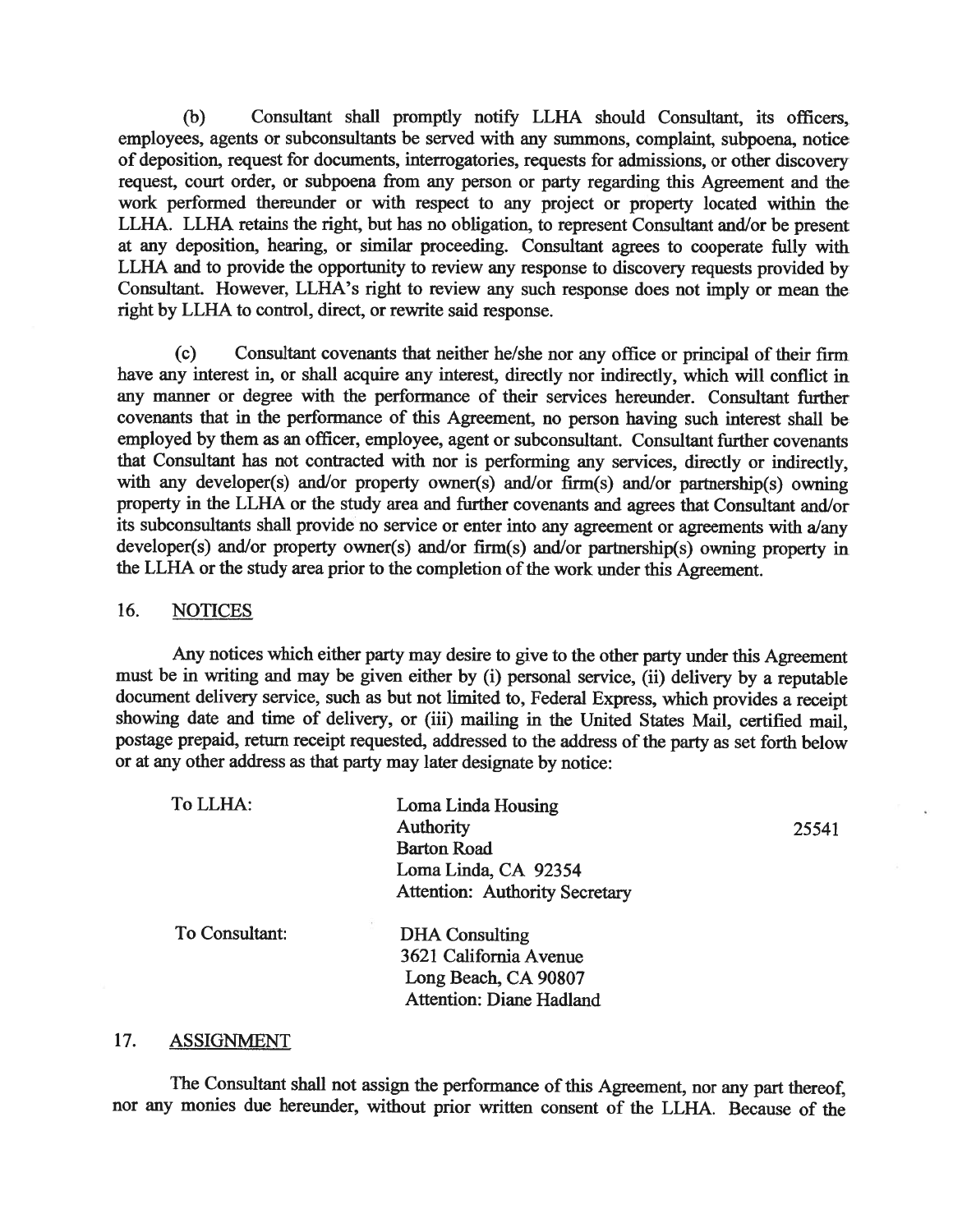personal nature of the services to be rendered pursuant to this Agreement, only Diane Hadland (responsible employee) shall perform the services described in this Agreement.

Consultant's responsible employee may use assistants, under her direct supervision, to perform some of the services under this Agreement. Consultant shall provide LLHA fourteen (14) days' notice prior to the departure of the responsible employee from Consultant's employ. Should he leave Consultant's employ, the LLHA shall have the option to immediately terminate this Agreement, within three  $(3)$  days of the close of said notice period. Upon termination of this Agreement, Consultant's sole compensation shall be payment for actual services performed up to, and including, the date of termination or as may be otherwise agreed to in writing between the LLHA Board and the Consultant.

#### 18. **LICENSES**

At all times during the term of this Agreement, Consultant shall have in full force and effect, all licenses required of it by law for the performance of the services described in this Agreement, including a City of Loma Linda business license.

#### 19. **GOVERNING LAW**

The LLHA and Consultant understand and agree that the laws of the State of California shall govern the rights, obligations, duties, and liabilities of the parties to this Agreement and also govern the interpretation of this Agreement. Any litigation concerning this Agreement shall take place in the municipal, superior, or federal district court with jurisdiction over the LLHA.

#### 20. **ENTIRE AGREEMENT**

This Agreement contains the entire understanding between the parties relating to the obligations of the parties described in this Agreement. All prior or contemporaneous agreements, understandings, representations, and statements, oral or written, are merged into this Agreement and shall be of no further force or effect. Each party is entering into this Agreement based solely upon the representations set forth herein and upon each party's own independent investigation of any and all facts such party deems material.

#### 21. CONTENTS OF REQUEST FOR PROPOSAL AND PROPOSAL

Consultant is bound by the contents of the proposal submitted by the Consultant, Exhibit "C" hereto. In the event of conflict, the requirements this Agreement shall take precedence over those contained in the Consultant's proposals.

#### 22. **CONFIDENTIALITY**

Information and materials obtained by the Consultant from LLHA during the performance of this Agreement shall be treated as strictly confidential and shall not be used by the Consultant for any purpose other than the performance of this Agreement.

#### 23. **DISCRIMINATION**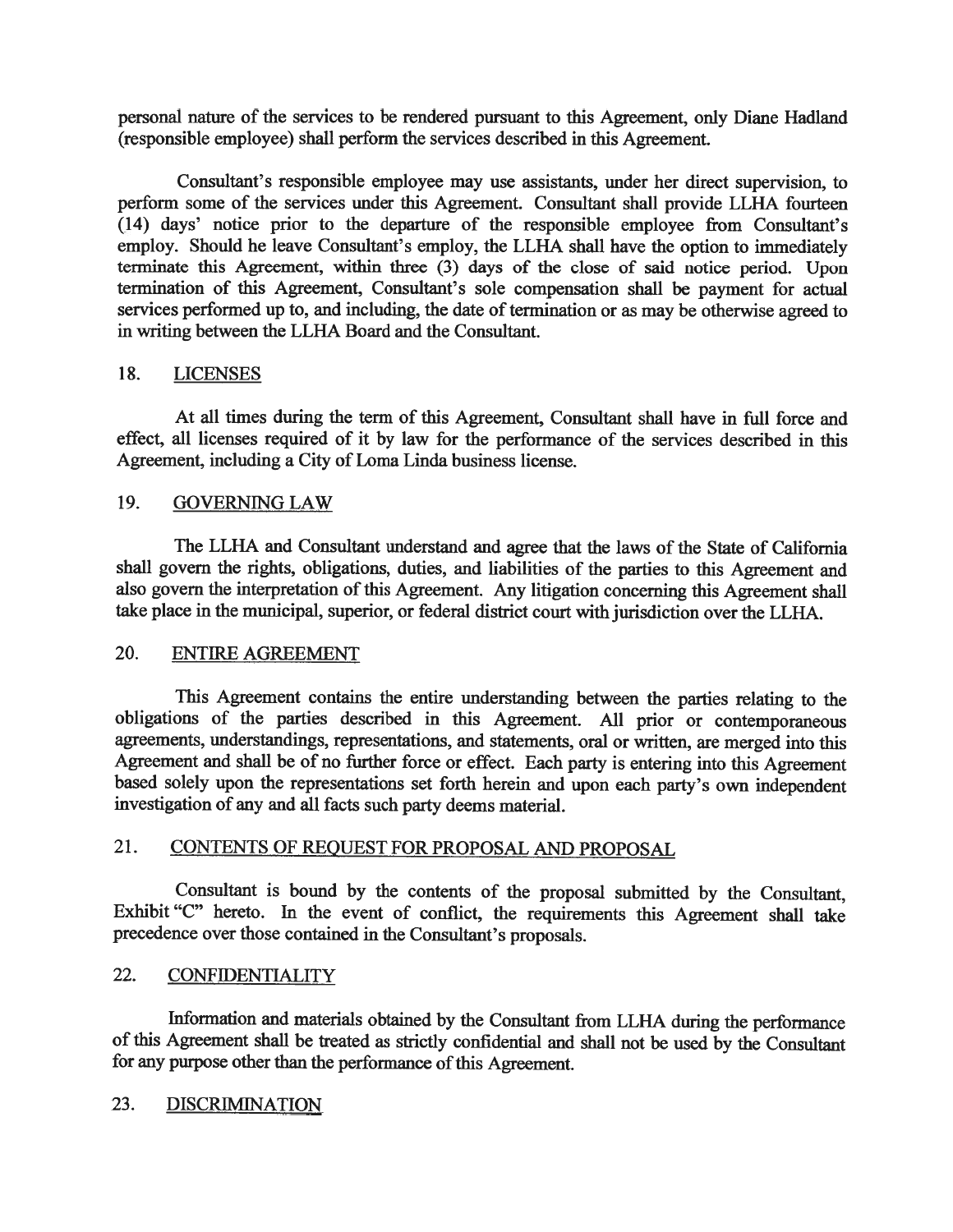The Consultant agrees that no person shall be excluded from employment in the performance of this Agreement on grounds of race, creed, color, sex, age, marital status, or place of national origin. In this connection, the Consultant agrees to comply with all County, State and Federal laws relating to equal employment opportunity rights.

#### 24. AUTHORITY TO EXECUTE THIS AGREEMENT

The person or persons executing this Agreement on behalf of Consultant warrants and represents that he/she has the authority to execute this Agreement on behalf of the Consultant and has the authority to bind Consultant to the performance of its obligations hereunder.

IN WITNESS WHEREOF, the parties hereto have caused this Agreement to be executed the day and year first above written.

 $\mathbf{By:}$ 

LOMA LINDA HOUSING AUTHORITY

**DHA CONSULTING** 

By:  $\overline{\phantom{a}}$ 

[LLHA Executive Director or Mayor]

(signature)

Attest:

**LLHA** Secretary

President

Diane Hadland

Approved as to Form:

**LLHA Attorney**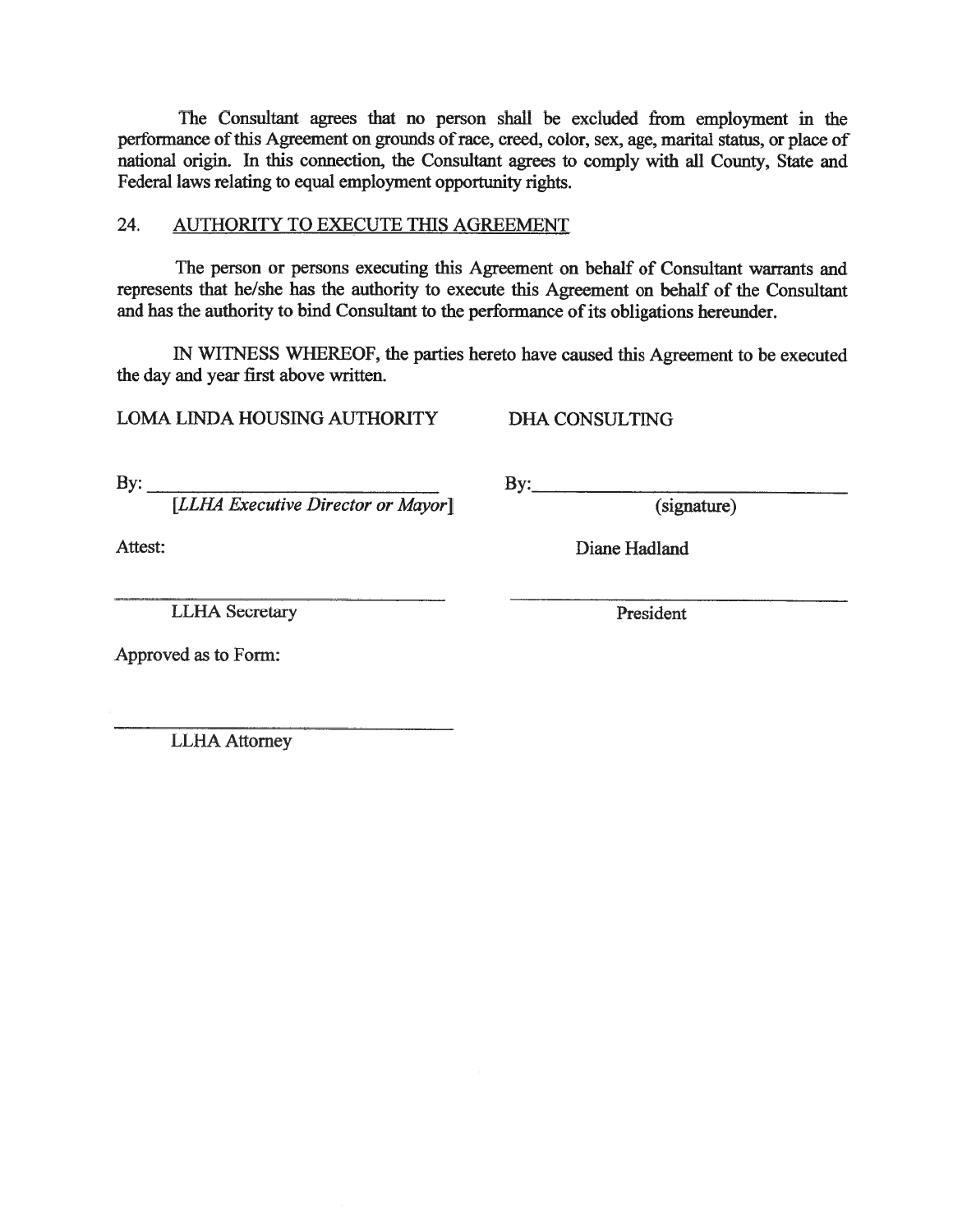# **EXHIBIT A SCOPE OF SERVICES** LLHA OF LOMA LINDA CONTRACT WITH **DHA CONSULTING, LLC**

# **Description of Services**

# I. One Time Set-up Services

The following services are proposed to be provided initially in order to lay the groundwork for the ongoing monitoring requirements:

- 1. Review documents (DDA's, amendments, ground leases and promissory notes) and prepare listings of Authority monitoring responsibilities starting after the issuance of the certificate of completion. (The certificate of completion should have been issued by the Authority at project completion.) This listing will include responsibilities and covenants of the developer that the Authority will need to monitor for compliance as well as tasks for which the Authority is directly responsible.
- 2. Evaluate loans and other similar assets, provide accounting recommendations and create loan repayment schedules in Excel. This may involve getting clarifications on certain language from Authority Counsel.
- 3. Contact County of San Bernardino to see what ongoing monitoring they are implementing as the developer owes the County considerably more money than the Authority, at least for one of the housing projects. (Coordinating with the County could alleviate some of the Authority's ongoing monitoring responsibilities for at least some of the Poplar Street properties.
- 4. Review the DDA's requirements for construction phases of the developments to ensure prior compliance was achieved, including confirming that certificates of completion were provided by the Authority. Compile documentation in a format that can be easily referenced. Make recommendations for additional steps, if any, the Authority needs to take.

# **II. Ongoing Monitoring Services**

Using the lists and information compiled during the one-time services phase, provide full monitoring services for the Authority including:

- 1. Ensure that the developer annually reports on tenant income levels and confirm that such incomes are in compliance with the terms of the DDA. Review all such reporting for completeness and to ensure it meets the required housing income levels.
- 2. Report loan balances and other information to the developer and/or review loan balance information provided by the developer for accuracy.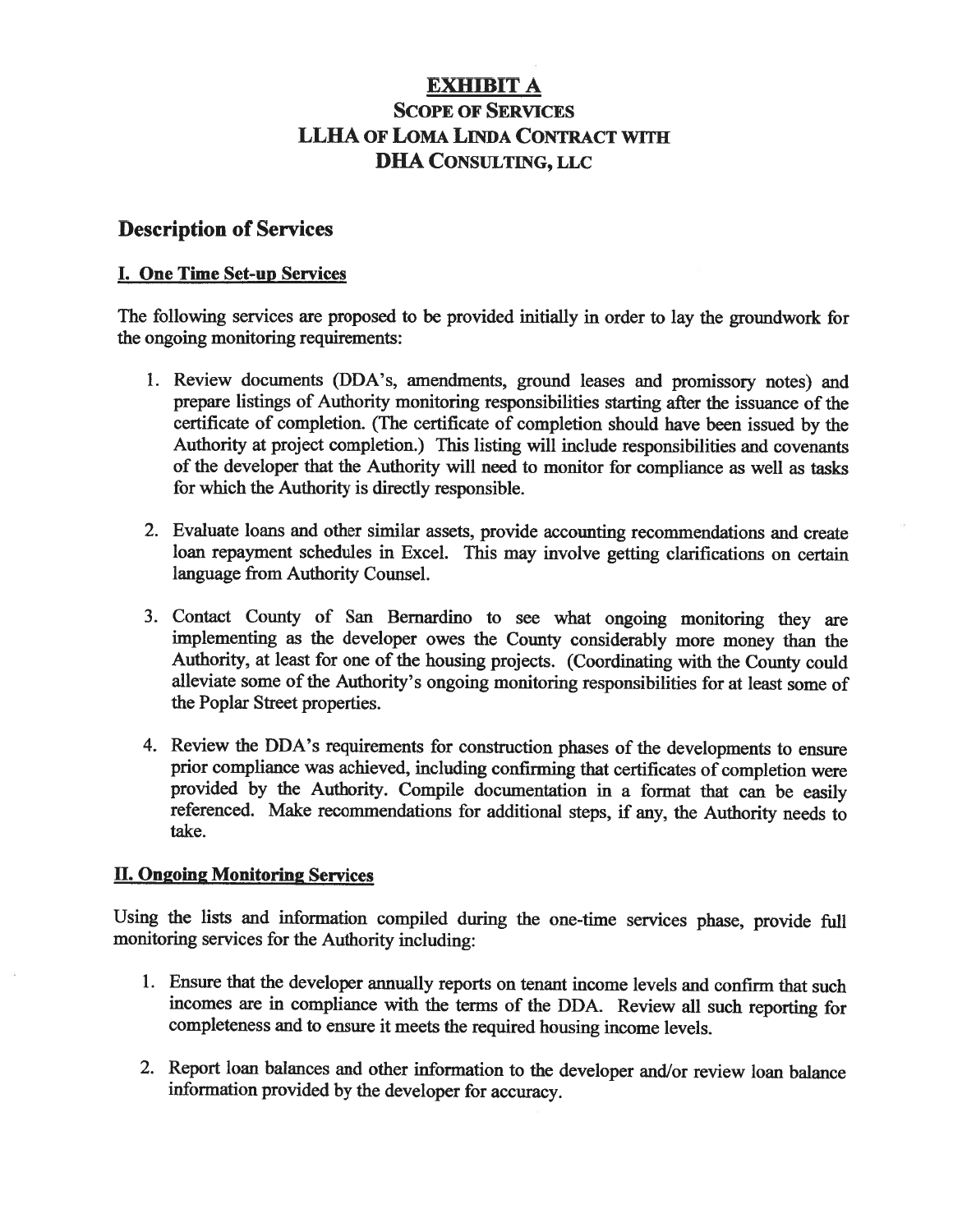- 3. Ensure the development is being properly maintained as provided in the Agreement.
- 4. Ensure the developer maintains proper insurance as provided in the Agreement.
- 5. Provide other monitoring services, if any, which are identified in the review, conducted under I. above.
- 6. "Audit" the audited information on residual receipts provided by the developer to ensure the Authority is receiving the amount of loan repayments to which it is entitled.

# **III.** Other Services

Perform such other services as may be requested by LLHA from time to time.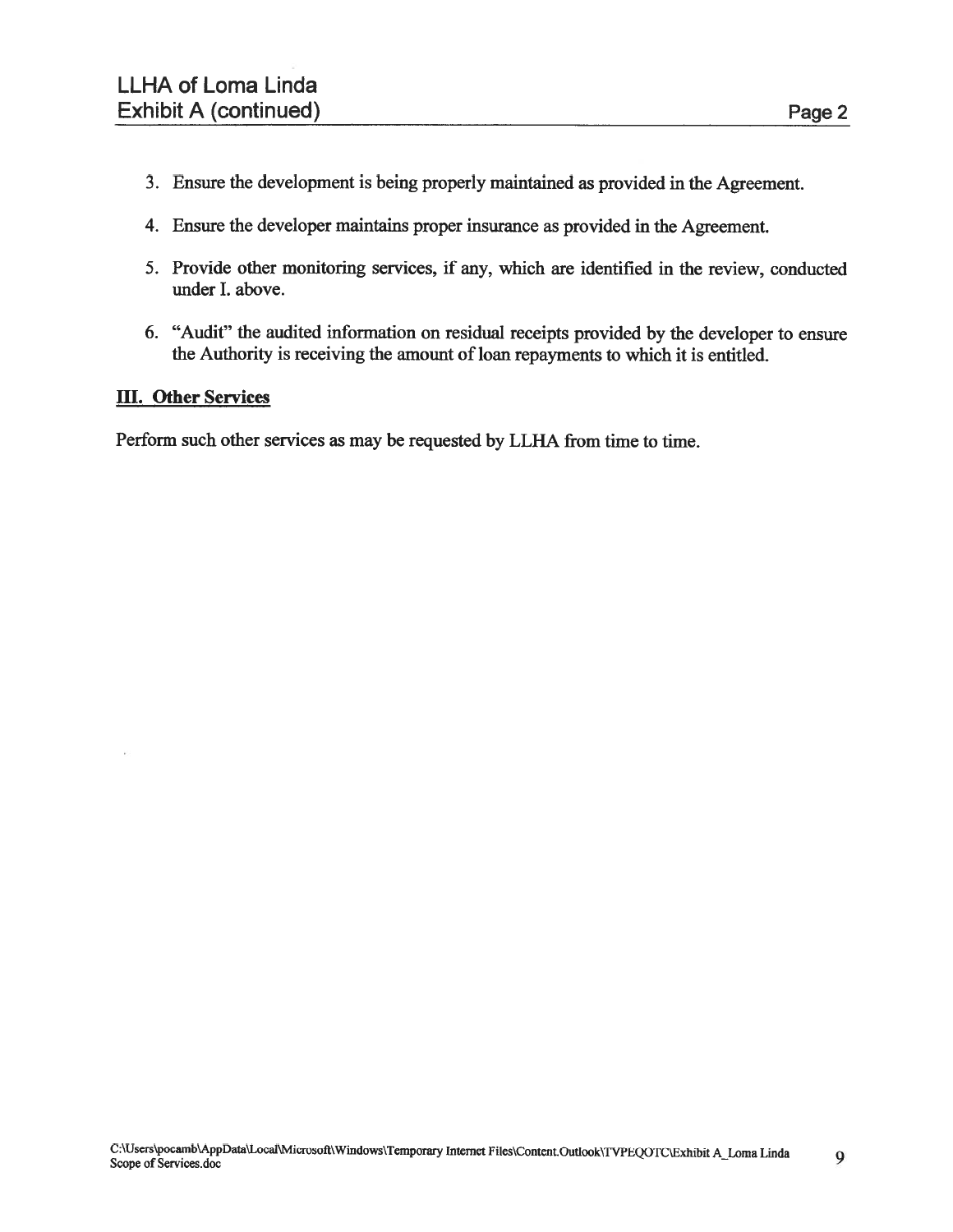# **EXHIBIT B PAYMENT TERMS LLHA OF LOMA LINDA CONTRACT WITH DHA CONSULTING, LLC**

Compensation: The Agency shall compensate Consultant on an hourly basis as listed below, pursuant to this Agreement for such project accepted by the Executive Director or other Authorized Officer (designated by the Executive Director) of the Agency.

| President                  | \$160/hour |
|----------------------------|------------|
| Administrative/Secretarial | 65/hour    |

Incurred Expenses shall be billed at an amount equal to 100% of the expense and shall include the following:

- $\approx$  Mileage at current IRS reimbursable amount, or equivalent car rental fee
- $\approx$  Black and white copies at the rate of \$0.15 per copy: or actual outside charges
- $\approx$  Facsimiles at the rate of \$0.5 per transmittal
- $\approx$  Duplication and binding at an amount equal to actual charges
- $\approx$  Authorized artwork or mapping at an amount equal to actual charges
- $\approx$  Purchase of data and/or reports concerning assessed values or taxes at an amount equal to actual charges
- $\approx$  Authorized travel by common carrier at an amount equal to actual charges
- $\approx$  Telephone at the actual rate plus taxes and applicable other charges
- $\approx$  Data Processing and computer modeling at an amount equal to actual charges

Consultant shall present an invoice to Agency itemizing the duties performed and the amount of time related to each task. Agency shall compensate Consultant only upon presentation of such itemized invoice. Consultant shall be responsible for all expenses, other than those listed above, incurred by Consultant in connection with this Agreement.

Maximum Amount: Compensation under this Agreement shall not exceed \$19,500 unless additional services are approved as provided in the Agreement. Additional services, which must be approved in writing, are not to exceed \$1,950 unless approved by the LLHA Board, for a total contract maximum of \$21,450.00.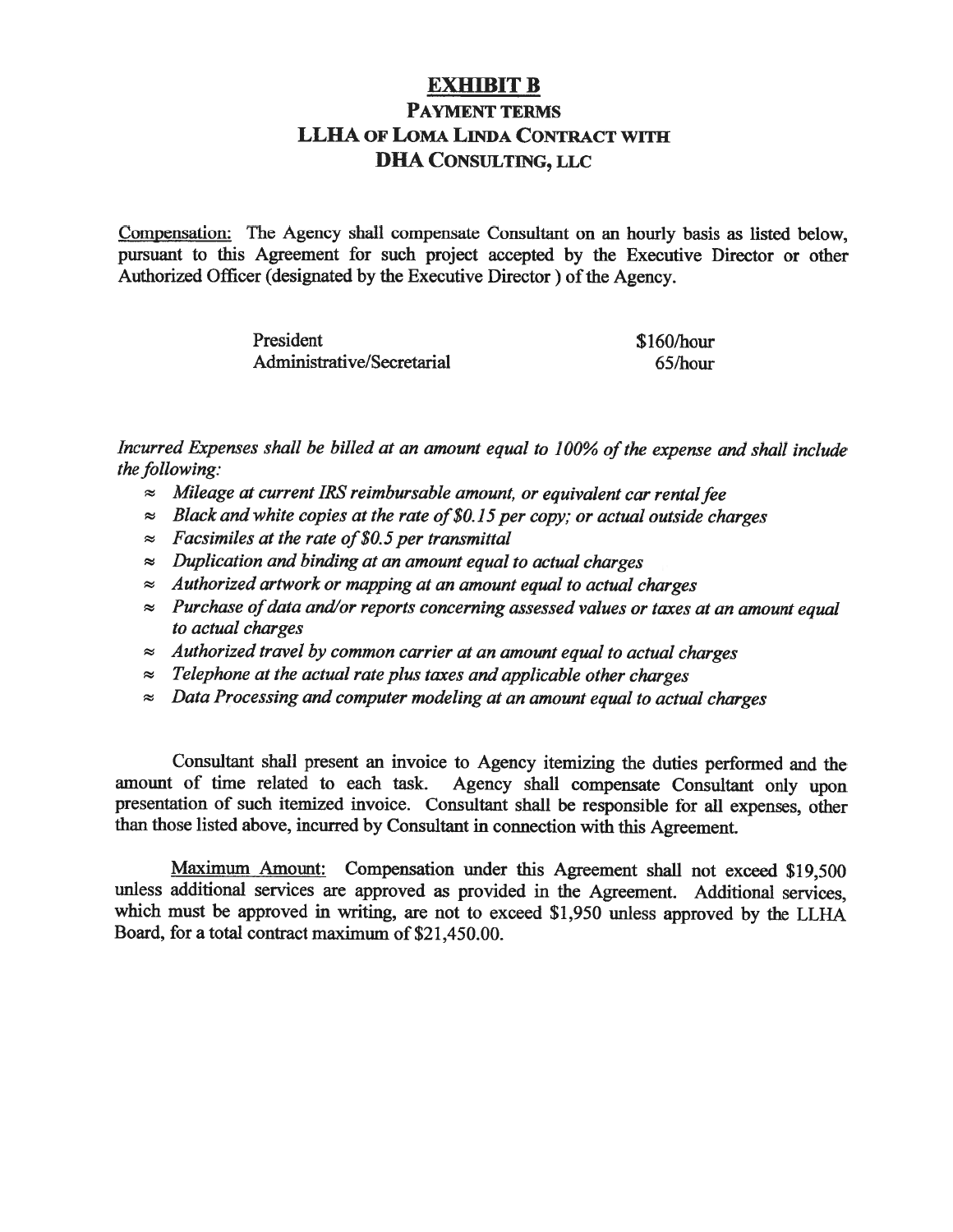# **DHA Consulting**

Facsimile: (562) 426-3282

**Diane Hadland, President 3621 California Avenue** Long Beach, California 90807

 $(562)$  426-1150

June 13, 2014

Ms. Diana DeAnda **Finance Director** City of Loma Linda 25541 Barton Road Loma Linda, CA 92354

Dear Ms. DeAnda:

I am pleased to provide this cost estimate to provide to the Linda Housing Authority for monitoring services for three of the Authority's Low and Moderate Income Housing projects on Poplar Street (10777, 10799 and 10846 Poplar Street) and 25421 Cole Street.

### **SCOPE OF SERVICES**

The services being considered by the Authority consist of certain one-time "set-up" services as well as ongoing monitoring services. A brief description of those services is as follows:

### I. One Time Set-up Services

The following services are proposed to be provided initially in order to lay the groundwork for the ongoing monitoring requirements:

- 1. Review documents (DDA's, amendments, ground leases and promissory notes) and prepare listings of Authority monitoring responsibilities starting after the issuance of the certificate of completion. (The certificate of completion should have been issued by the Authority at project completion.) This listing will include responsibilities and covenants of the developer that the Authority will need to monitor for compliance as well as tasks for which the Authority is directly responsible.
- 2. Evaluate loans and other similar assets, provide accounting recommendations and create loan repayment schedules in Excel. This may involve getting clarifications on certain language from Authority Counsel.
- 3. Contact County of San Bernardino to see what ongoing monitoring they are implementing as the developer owes the County considerably more money than the Authority, at least for one of the housing projects. (Coordinating with the County could alleviate some of the Authority's ongoing monitoring responsibilities for at least some of the Poplar Street properties.)

# **II. Optional One Time Services**

1. Review the DDA's requirements for construction phases of the developments to ensure prior compliance was achieved, including confirming that certificates of completion were provided by the Authority. Compile documentation in a format that can be easily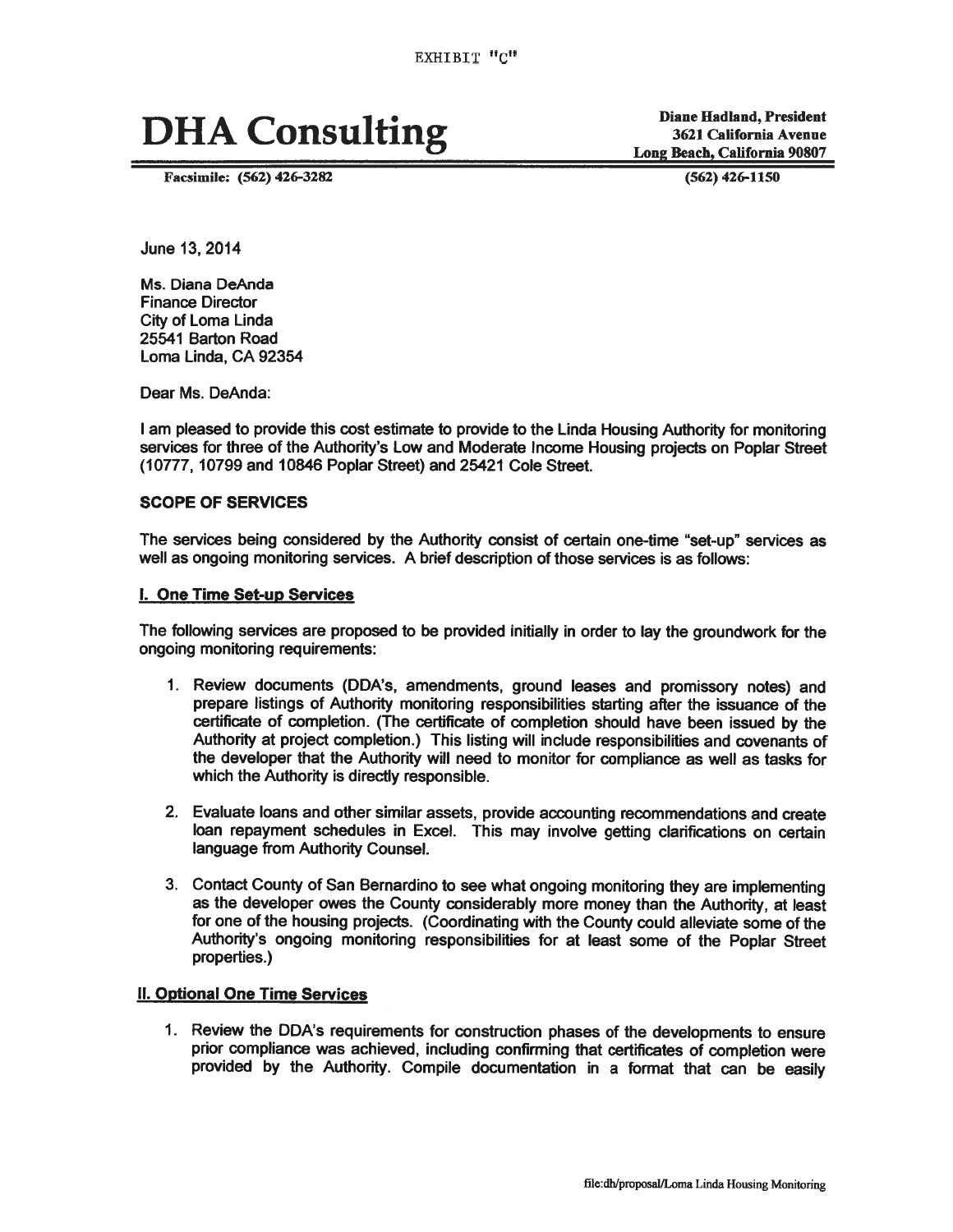referenced. Make recommendations for additional steps, if any, the Authority needs to take.

### **III. Ongoing Monitoring Services**

Using the lists and information compiled during the one-time services phase, provide full monitoring services for the Authority including:

- 1. Ensure that the developer annually reports on tenant income levels and confirm that such incomes are in compliance with the terms of the DDA. Review all such reporting for completeness and to ensure it meets the required housing income levels.
- 2. Report loan balances and other information to the developer and/or review loan balance information provided by the developer for accuracy.
- 3. Ensure the development is being properly maintained as provided in the Agreement.
- 4. Ensure the developer maintains proper insurance as provided in the Agreement.
- 5. Provide other monitoring services, if any, which are identified in the review conducted under I. above.
- 6. "Audit" the audited information on residual receipts provided by the developer to ensure the Authority is receiving the amount of loan repayments to which it is entitled.

### **ESTIMATED COSTS/TIMING**

One time services are proposed to be provided on a time and materials basis in conformance with the enclosed schedule of fees and charges. An estimate of cost for each component is included below.

| <b>Type of Service</b>                          | <b>Budget Estimate</b> |
|-------------------------------------------------|------------------------|
| <b>One Time Services</b>                        | 3,500                  |
| Annual Monitoring Services (Items 1 to 5) *     | 4,000                  |
| <b>Quick Review of Four Audits</b>              | 1,000                  |
| <b>Basic Services Estimate</b>                  | 8,500                  |
| <b>Full Audit of Residual Receipts Category</b> | 8.000                  |
| <b>Optional One-Time Services</b>               | 3,000                  |
| <b>Total Optional Services</b>                  | 11,000                 |
| <b>Total with Optional Service</b>              | 19.5                   |

<sup>\*</sup> In years after 2014, this amount is proposed to be a flat fee, payable semi-annually. The specific amount of the fee can be adjusted to reflect the actual scope of monitoring services required by the Agreements and desired by the Authority.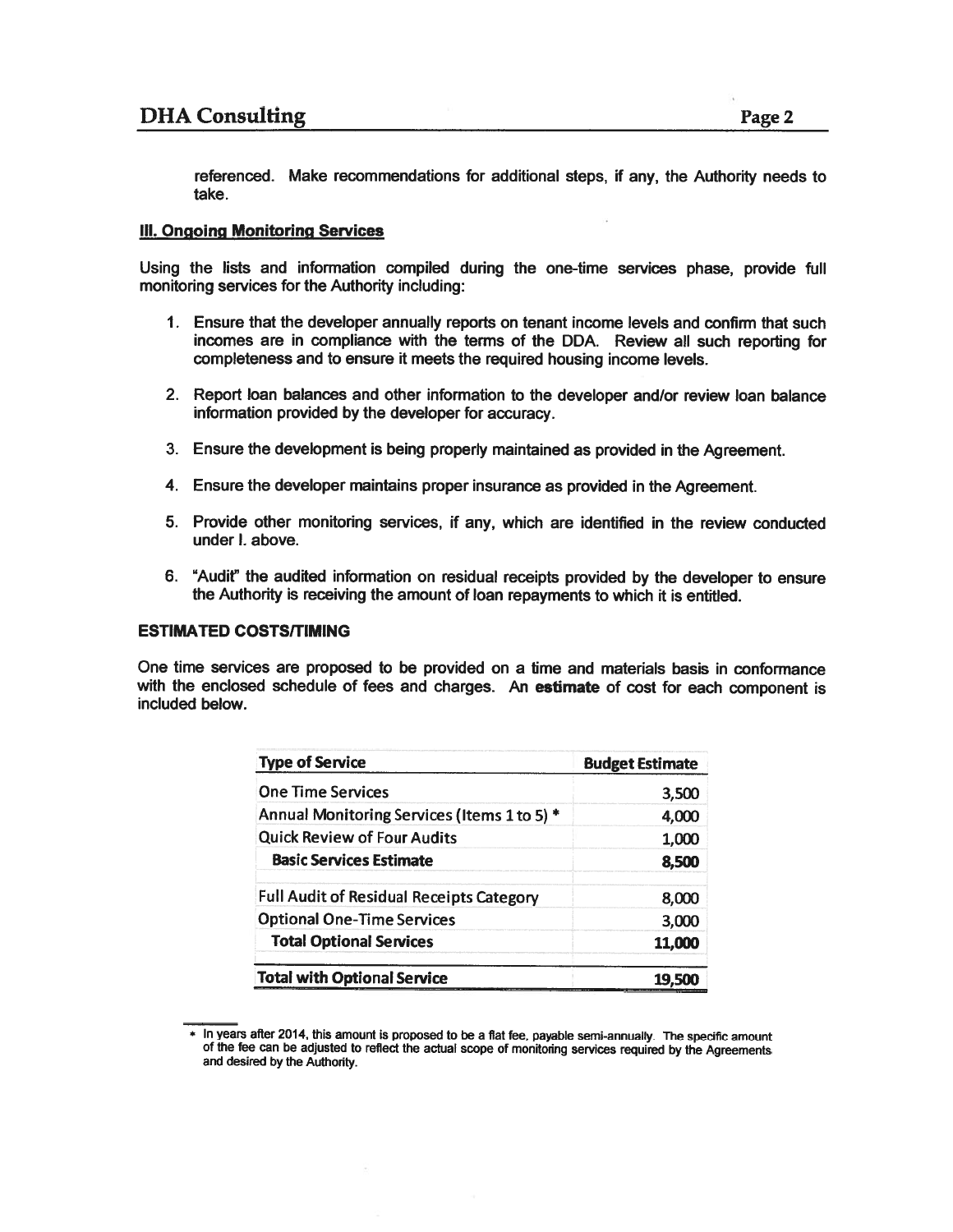# **DHA** Consulting

After 2014, annual monitoring costs, with the exception of the audit of residual receipts amounts. are proposed to be provided based on a fixed fee rather than hourly rates. For the residual receipts review, services can be provided based on time and materials. The actual costs for this service will likely vary from \$1,000 to \$8,000 depending on the level of detail desired by the Authority in each year.

Typically, loans to be repaid from residual receipts are not expected to generate any payments for the first 5 to 10 years and may never be sufficient to repay the amounts loaned by the Authority before the maturity date in year 58+). The inability to repay total development costs. including land, can be primarily attributable to the rental restrictions imposed to provide housing to low and moderate income households. Rather than provide financial aid without any repayment requirements, using a residual receipts loan as the form for such assistance protects the Agency's investment in affordable housing, particularly in the event that income generated by the Project increases more than costs. In the later years of any project, even a low and moderate income housing project, there is often cash flow generated that could not be counted upon when the deal was negotiated. In the early years of most residual receipts loans, the amounts due to the Authority are likely to be minimal, if any.

Because of the nature of residual receipt loans, among other factors, we would not suggest that the Agency incur excessive annual auditing costs, although some evaluation of the revenues and costs reported by the developer should be initially conducted to establish good reporting habits for all parties. As a result, annual monitoring costs for all four projects are likely to range from about \$5,000 to \$12,000. Amounts near the upper end of this range would only be due if a full audit of the developer's audited numbers is deemed necessary. We suspect that the full priced audit would only be necessary once every 5 to 10 years, which audit costs are reimbursable by the developer if variations in the reported numbers of over 5 percent are identified.

If the Authority wants to minimize its annual costs, it can use the list created by DHA Consulting during 2014 and take on some of the ongoing monitoring costs itself. Please note, however, that while costs have been estimated for each individual assignment, the costs estimated for the nonbasic services may need to be increased if the basic services are not provided. Further, at least some one time services need to be provided to make the ongoing monitoring cost estimates viable.

Please let me know if you have any questions or concerns. We can adjust the contract and this proposal to meet your preferences for saving money versus saving staff time. As always, DHA Consulting appreciates the opportunity to work with you and other City staff members.

Sincerely,

Diane Hadland **DHA Consulting, LLC**